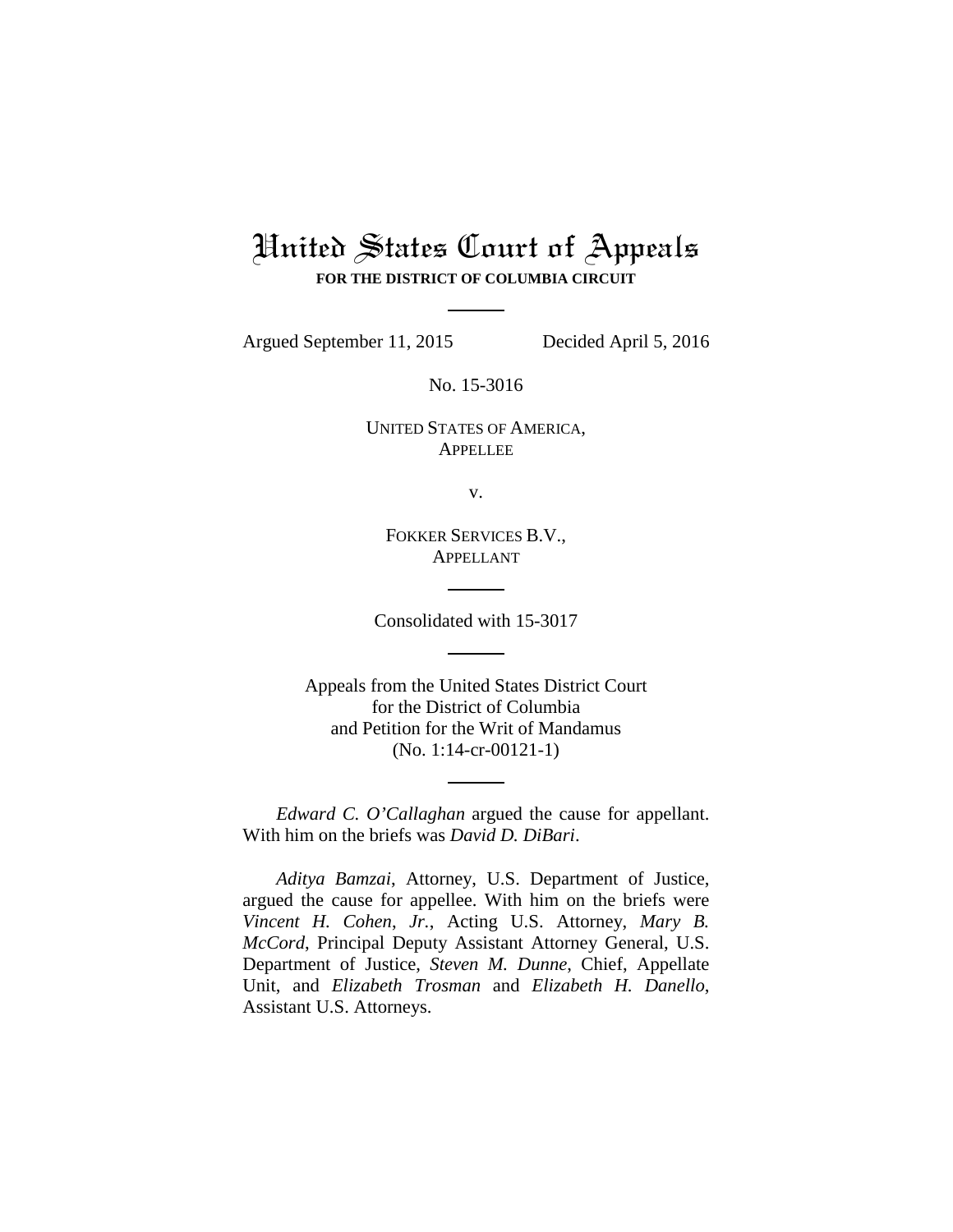*Adam G. Unikowsky* argued the cause for court-appointed amicus curiae. With him on the brief was *David W. DeBruin*, appointed by the court.

Before: SRINIVASAN, *Circuit Judge*, and SILBERMAN and SENTELLE, *Senior Circuit Judges*.

# Opinion for the Court filed by *Circuit Judge* SRINIVASAN.

SRINIVASAN, *Circuit Judge*: The Constitution allocates primacy in criminal charging decisions to the Executive Branch. The Executive's charging authority embraces decisions about whether to initiate charges, whom to prosecute, which charges to bring, and whether to dismiss charges once brought. It has long been settled that the Judiciary generally lacks authority to second-guess those Executive determinations, much less to impose its own charging preferences. The courts instead take the prosecution's charging decisions largely as a given, and assume a more active role in administering adjudication of a defendant's guilt and determining the appropriate sentence.

In certain situations, rather than choose between the opposing poles of pursuing a criminal conviction or forgoing any criminal charges altogether, the Executive may conclude that the public interest warrants the intermediate option of a deferred prosecution agreement (DPA). Under a DPA, the government formally initiates prosecution but agrees to dismiss all charges if the defendant abides by negotiated conditions over a prescribed period of time. Adherence to the conditions enables the defendant to demonstrate compliance with the law. If the defendant fails to satisfy the conditions, the government can then pursue the charges based on facts admitted in the agreement.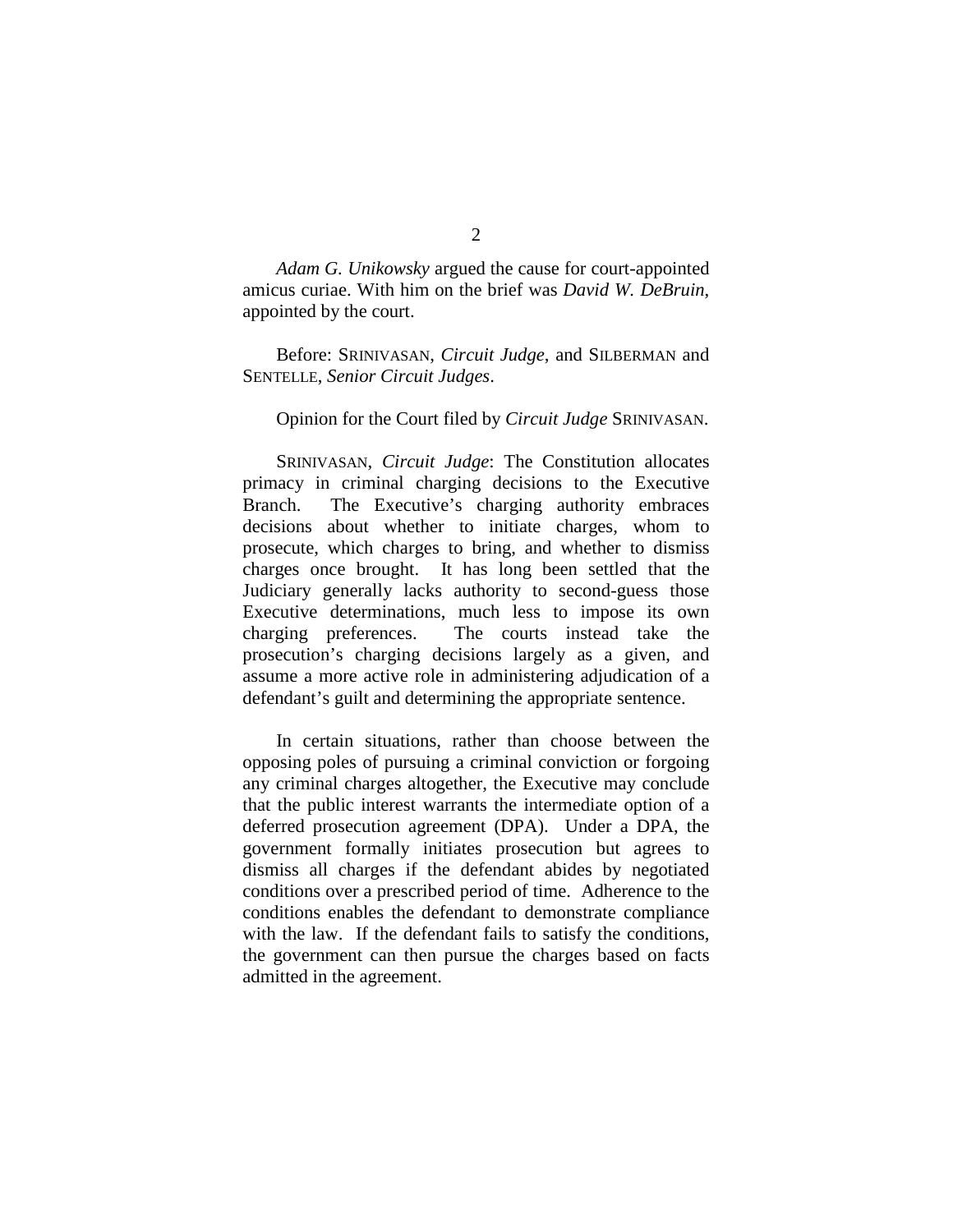This case arises from the interplay between the operation of a DPA and the running of time limitations under the Speedy Trial Act. Because a DPA involves the formal initiation of criminal charges, the agreement triggers the Speedy Trial Act's time limits for the commencement of a criminal trial. In order to enable the government to assess the defendant's satisfaction of the DPA's conditions over the time period of the agreement—with an eye towards potential dismissal of the charges—the Speedy Trial Act specifically allows for a court to suspend the running of the time within which to commence a trial for any period during which the government defers prosecution under a DPA.

In this case, appellant Fokker Services voluntarily disclosed its potential violation of federal sanctions and export control laws. After extensive negotiations, the company and the government entered into an 18-month DPA, during which Fokker would continue cooperation with federal authorities and implementation of a substantial compliance program. In accordance with the DPA, the government filed criminal charges against the company, together with a joint motion to suspend the running of time under the Speedy Trial Act pending assessment of the company's adherence to the agreement's conditions. The district court denied the motion because, in the court's view, the prosecution had been too lenient in agreeing to, and structuring, the DPA. Among other objections, the court disagreed with prosecutors' decision to forgo bringing any criminal charges against individual company officers.

We vacate the district court's denial of the joint motion to exclude time under the Speedy Trial Act. We hold that the Act confers no authority in a court to withhold exclusion of time pursuant to a DPA based on concerns that the government should bring different charges or should charge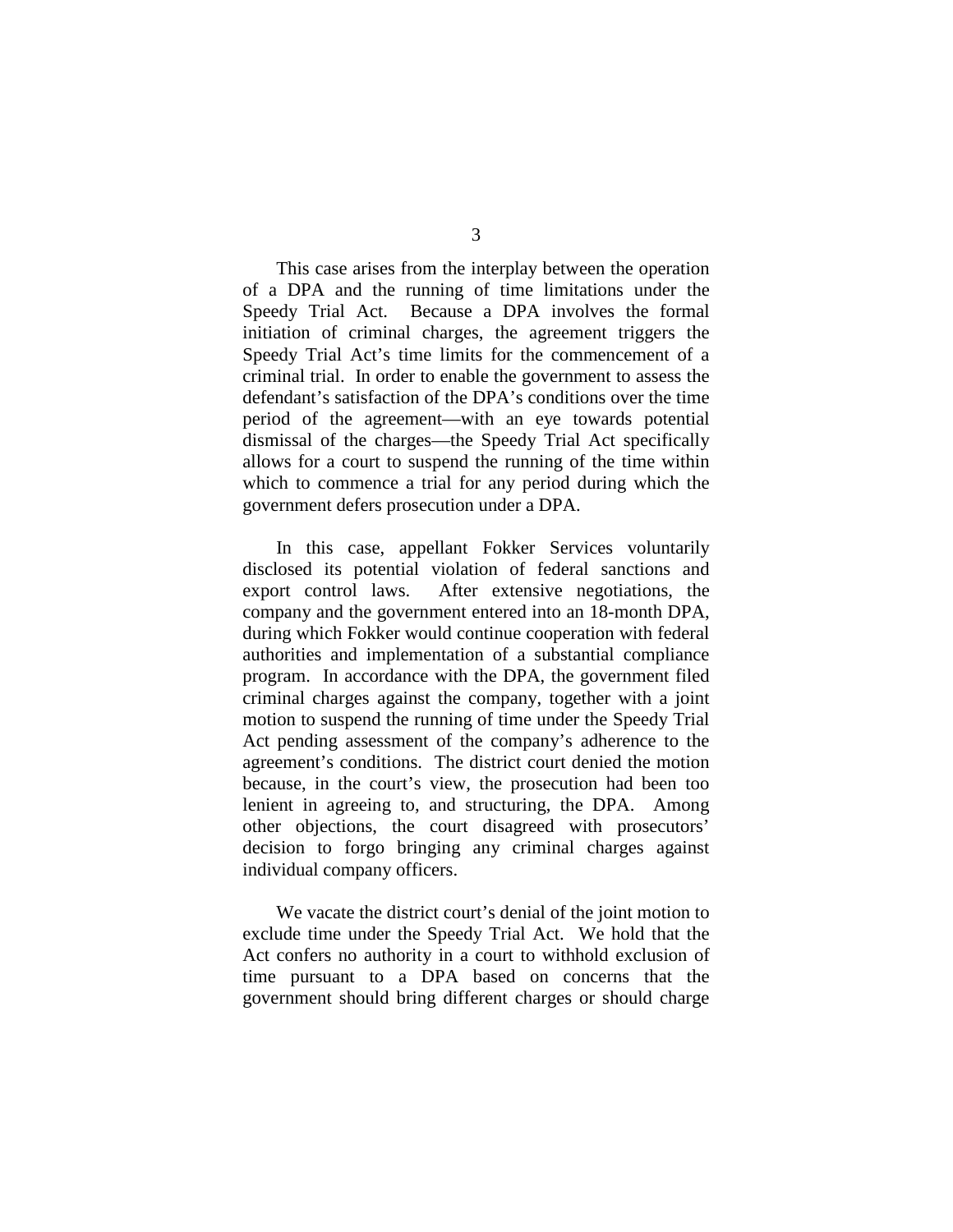different defendants. Congress, in providing for courts to approve the exclusion of time pursuant to a DPA, acted against the backdrop of long-settled understandings about the independence of the Executive with regard to charging decisions. Nothing in the statute's terms or structure suggests any intention to subvert those constitutionally rooted principles so as to enable the Judiciary to second-guess the Executive's exercise of discretion over the initiation and dismissal of criminal charges.

In vacating the district court order, we have no occasion to disagree (or agree) with that court's concerns about the government's charging decisions in this case. Rather, the fundamental point is that those determinations are for the Executive—not the courts—to make. We therefore grant the government's petition for a writ of mandamus and remand for further proceedings consistent with this opinion.

# I.

# A.

The Speedy Trial Act establishes time limits for the completion of various stages of a criminal prosecution. *See* 18 U.S.C. §§ 3161-3174. For instance, the Act requires the commencement of trial within seventy days of the filing of an information or indictment by the government. *Id*. § 3161(c)(1). The Act also excludes various pretrial periods from the running of that seventy-day time clock. Of particular relevance, the Act excludes "[a]ny period of delay during which prosecution is deferred by the attorney for the Government pursuant to written agreement with the defendant, with the approval of the court, for the purpose of allowing the defendant to demonstrate his good conduct." *Id*.  $§$  3161(h)(2).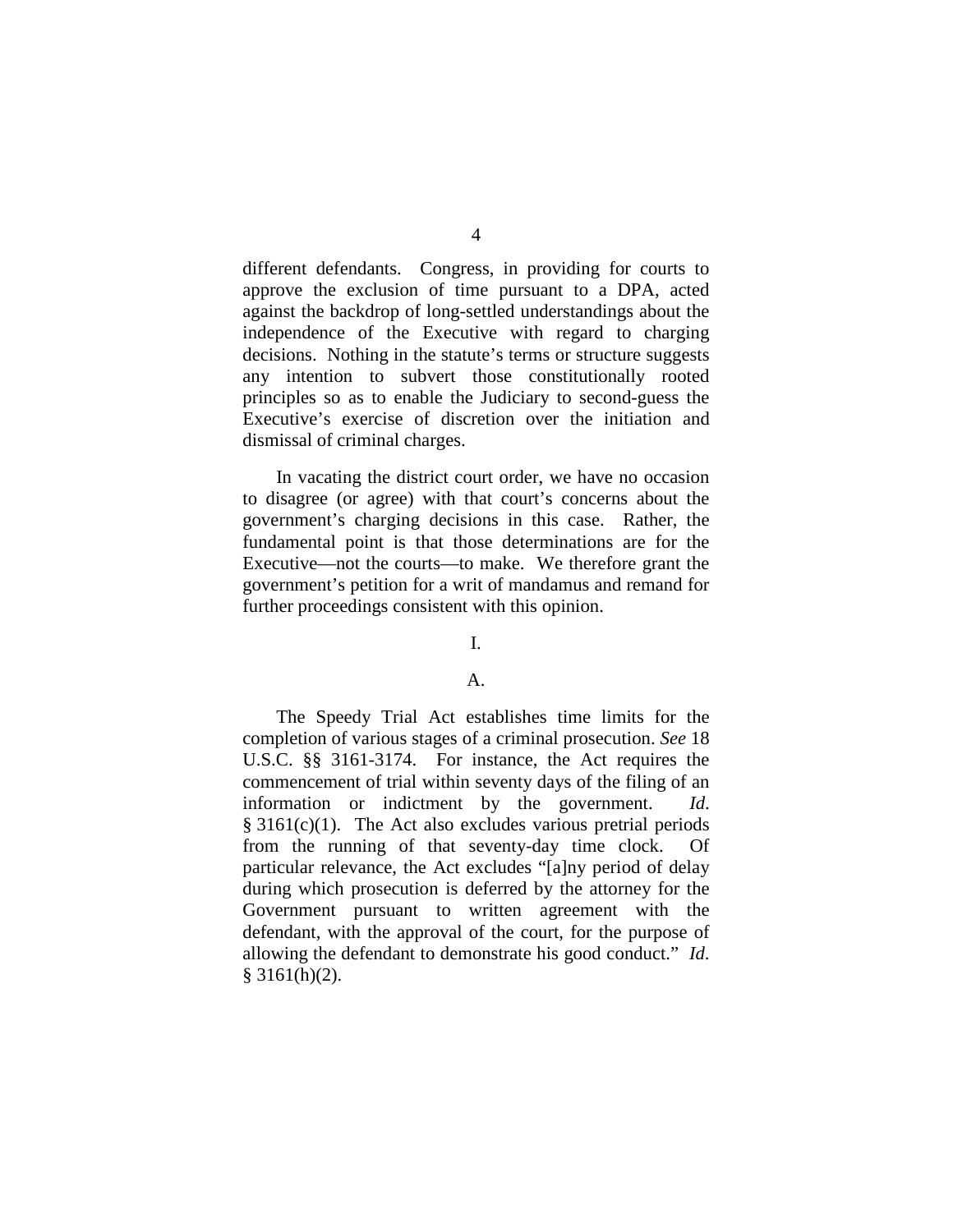That exemption exists to enable prosecutors to resolve cases through DPAs. DPAs, along with their out-of-court analogues, non-prosecution agreements (NPAs), afford a middle-ground option to the prosecution when, for example, it believes that a criminal conviction may be difficult to obtain or may result in unwanted collateral consequences for a defendant or third parties, but also believes that the defendant should not evade accountability altogether. Both DPAs and NPAs generally include an admitted statement of facts, require adherence to "conditions designed . . . to promote compliance with applicable law and to prevent recidivism," and remain in effect for a period of one to three years. U.S. Attorney's Manual § 9-28.1000 (2015). During that period, if the defendant fails to abide by the terms of the agreement, the government can prosecute based on the admitted facts. While prosecutors at one time seldom relied on NPAs and DPAs, their use has grown significantly in recent years.

DPAs differ from NPAs primarily with regard to the filing of criminal charges. With an NPA, "formal charges are not filed and the agreement is maintained by the parties rather than being filed with a court." Craig S. Morford, *Selection and Use of Monitors in Deferred Prosecution Agreements and Non-Prosecution Agreements with Corporations*, at 1 n.2 (Mar. 7, 2008). A DPA, by contrast, "is typically predicated upon the filing of a formal charging document by the government." *Id.* 

For that reason, a DPA's viability depends on the specific exclusion of time for such agreements set forth in the Speedy Trial Act, 18 U.S.C. § 3161(h)(2). The filing of an information or indictment would ordinarily trigger the Act's seventy-day clock within which trial must commence. *See id.*   $§ 3161(c)(1)$ . But in the case of a DPA, if the defendant were to fulfill the agreement's conditions, the prosecution would move to dismiss all charges with prejudice at the end of the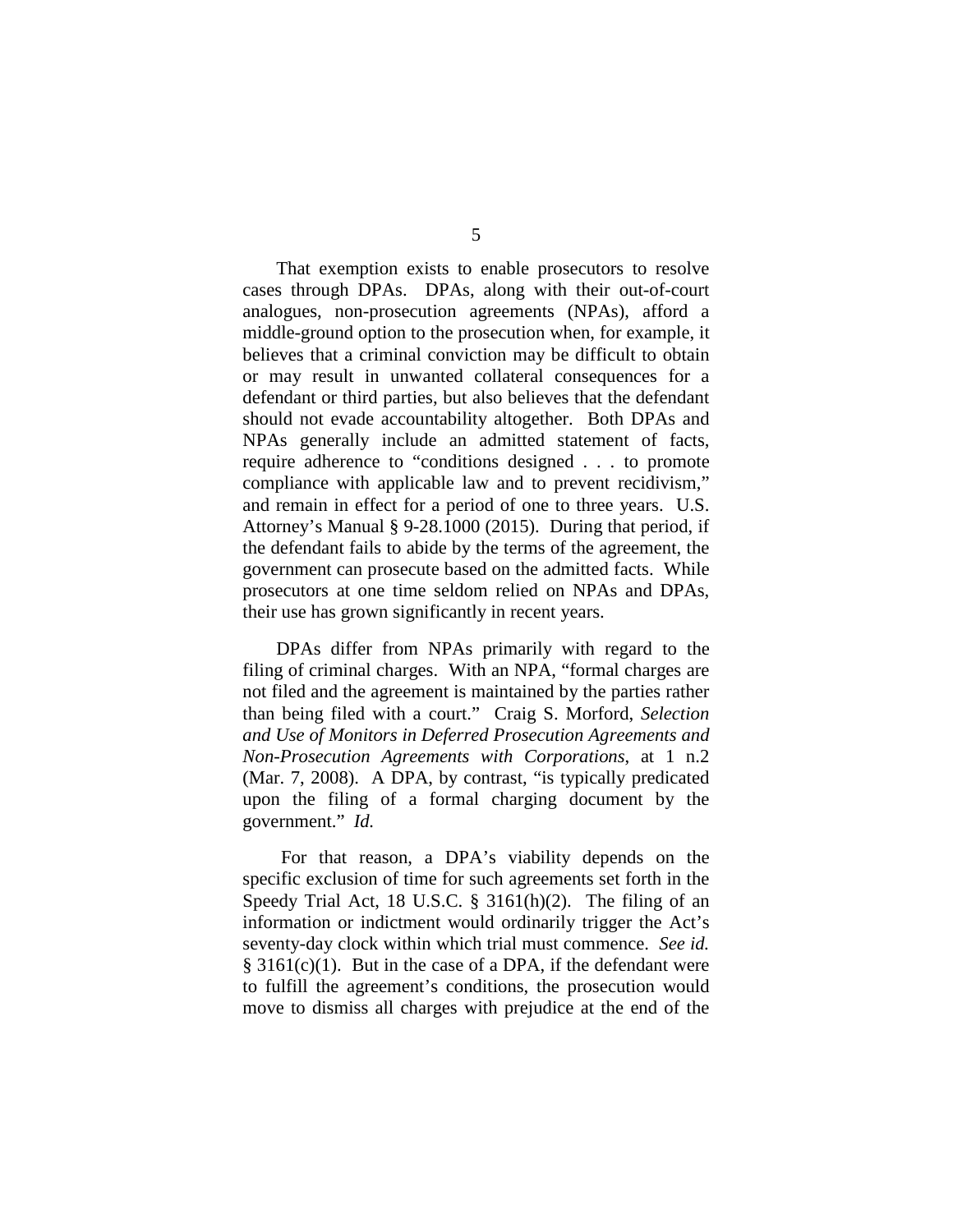specified time period, ordinarily one to three years. Without the statutory exclusion of time for DPAs provided in § 3161(h)(2), the government would relinquish its ability to prosecute based on the conceded facts if the defendant were to violate the agreement after seventy days. That would largely eliminate the leverage that engenders the defendant's compliance with a DPA's conditions. The statutory exclusion of time for DPAs therefore is essential to the agreements' effective operation.

Fokker Services, a Dutch aerospace services company, provides technical and logistical support to owners of aircraft manufactured by its predecessor company. In 2010, Fokker voluntarily disclosed to the United States Departments of Treasury and Commerce that it had potentially violated federal sanctions and export control laws concerning Iran, Sudan, and Burma. At the time Fokker came forward, no government agency had initiated any investigation focused on the company.

Over the course of the next four years, Fokker cooperated in the wide-ranging investigation conducted by federal authorities. The company facilitated interviews of relevant witnesses, expedited the government's requests to Dutch authorities for documents under the Mutual Legal Assistance Treaty, and initiated its own internal investigation. Fokker's internal investigation revealed that, from 2005 to 2010, the company had participated in 1,147 illicit transactions through which it earned some \$21 million in gross revenue. The company instituted remedial measures to improve its sanctions compliance program, adopting a set of procedures to track parts and bolstering its employee training requirements. It also fired its president and demoted or reassigned other employees who had been involved in the

B.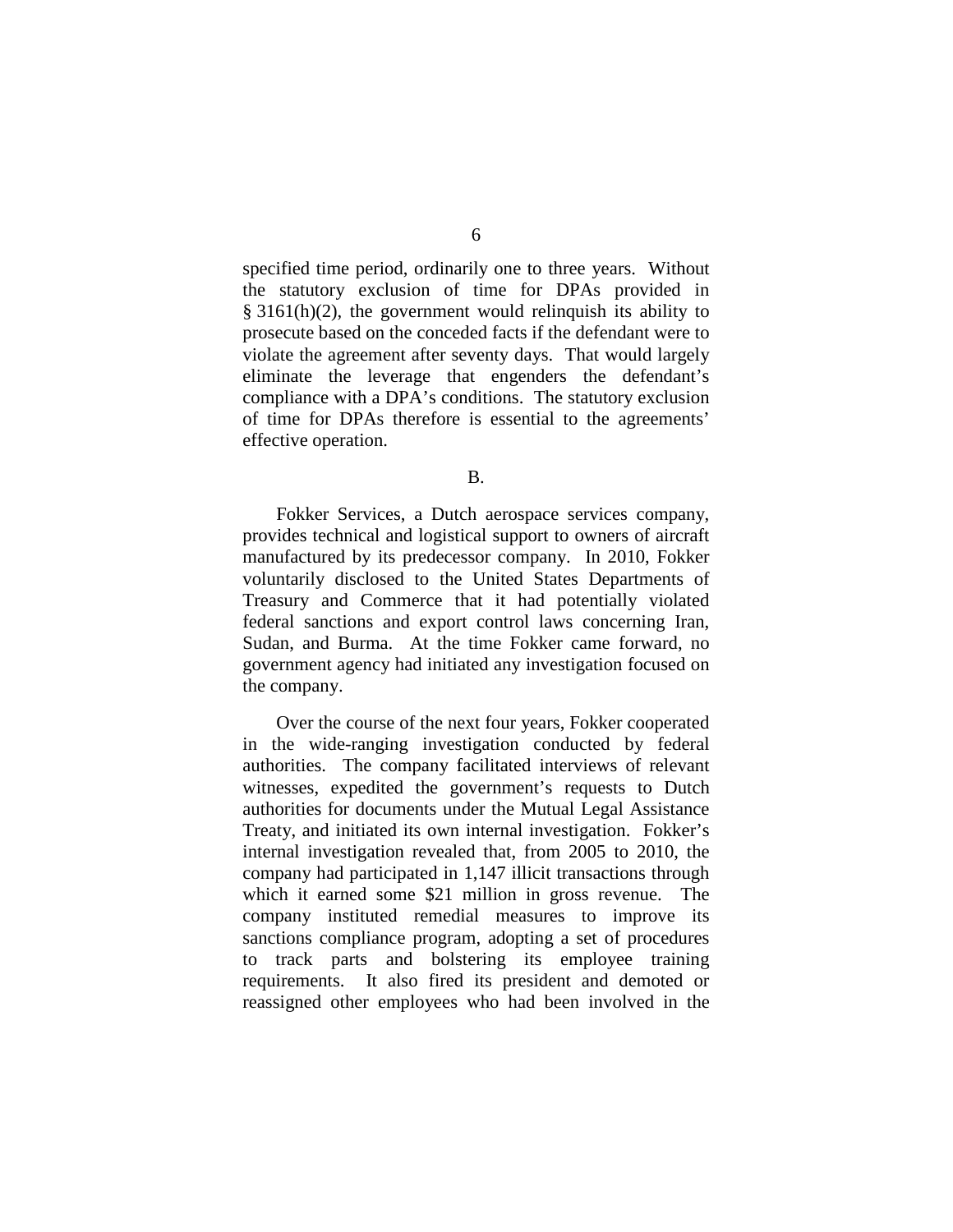violations. The company's compliance efforts have been described by government officials as "a model to be followed by other corporations." Gov't Supp. Mem. in Support of DPA Reached with Fokker Services, B.V., at 15.

In light of Fokker's cooperation, remediation efforts, and other mitigating factors, federal agencies negotiated a global settlement with the company. The settlement included, as an integral component, an 18-month DPA. During the DPA's 18-month period, Fokker was to: continue full cooperation with the government, implement its new compliance policy, and pay fines and penalties totaling \$21 million (a sum equaling the gross revenues gained by the company from the illicit transactions). Fokker also accepted responsibility for the acts described in the stipulated factual statement accompanying the DPA.

On June 5, 2014, pursuant to the agreement, the government filed with the district court a one-count information against Fokker, together with the DPA. The information charged Fokker with conspiracy to violate the International Emergency Economic Powers Act. *See* 18 U.S.C. § 371; 50 U.S.C. § 1705. The same day, the government and Fokker filed a joint motion for the exclusion of time under the Speedy Trial Act, in order to "allow [the company] to demonstrate its good conduct and implement certain remedial measures." Joint Consent Motion for Exclusion of Time Under the Speedy Trial Act, at 1.

The district court then held a series of status conferences, during which it repeatedly emphasized its concerns about the absence of any criminal prosecution of individual company officers. Tr. of Status Conference (June 25, 2014), at 4; Tr. of Status Conference (July 9, 2014), at 5. The court requested several additional written submissions from the government. The government was asked to explain why the interests of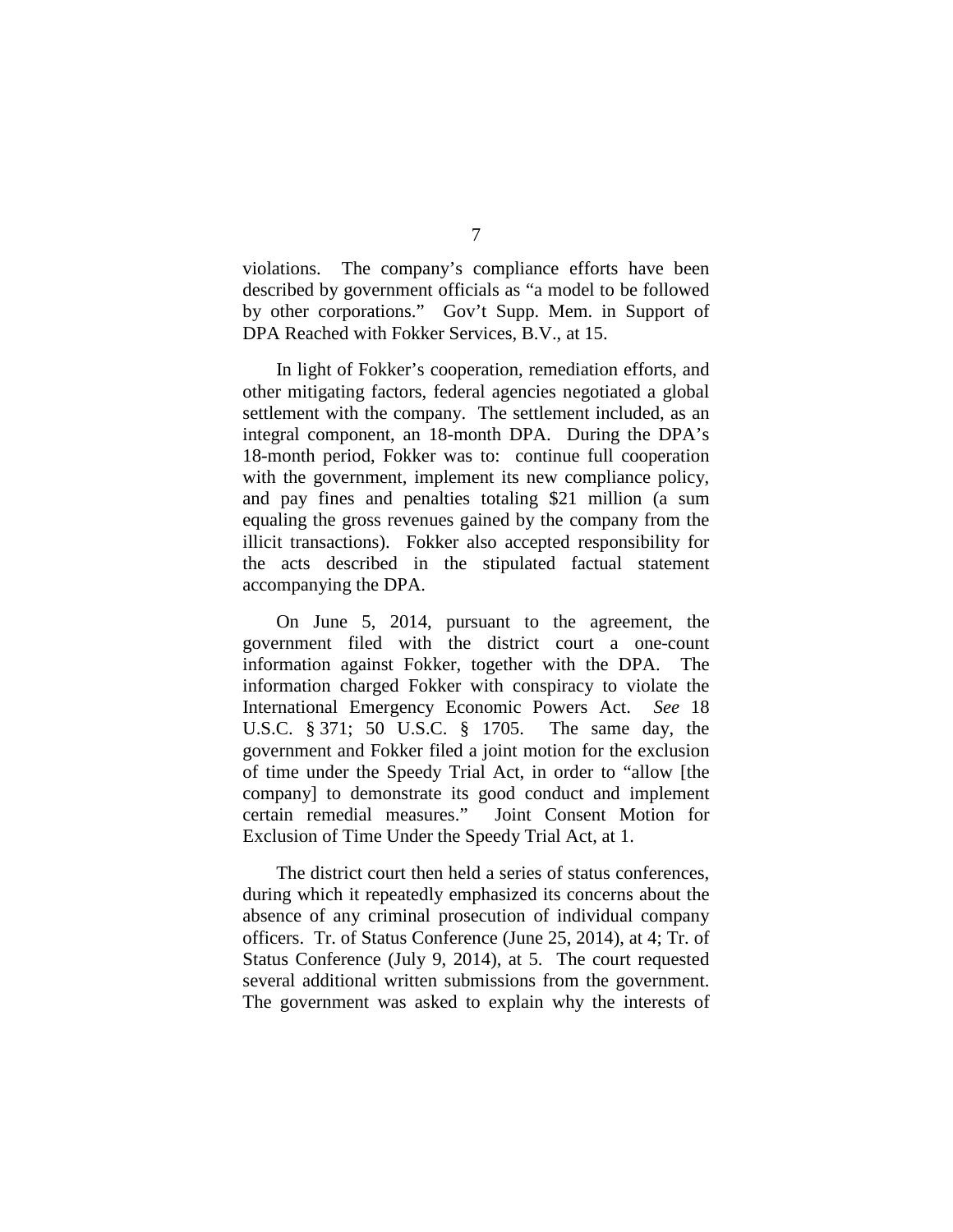justice supported the court's approval of the deal embodied by the DPA, and also to address whether Fokker's initial disclosures to the government had in fact been voluntary. *See*  Tr. of Status Conference (June 25, 2014), at 3-4; Tr. of Status Conference (July 9, 2014), at 5-6. In response, the government described why the "proposed resolution with Fokker Services is fair and is an appropriate exercise of the government's discretion," Gov't Mem. in Support of DPA Reached with Fokker Services, B.V., at 2, and affirmed the absence of any indication "that Fokker Services was motivated to make its disclosures out of fear about a nonexistent U.S. government investigation," Gov't Status Report, at 15. The district court later expressed that it might still reject the DPA because it was "too good a deal for the defendant." Tr. of Status Conference (Oct. 29, 2014), at 4.

On February 5, 2015, the district court denied the joint motion for the exclusion of time. In explaining the reasons for its decision, the court criticized the government for failing to prosecute any "individuals . . . for their conduct." *United States v. Fokker Services, B.V.*, 79 F. Supp. 3d 160, 166 (D.D.C. 2015). According to the court, approval of an agreement in which the defendant had been "prosecuted so anemically for engaging in such egregious conduct for such a sustained period of time and for the benefit of one of our country's worst enemies" would "promote disrespect for the law." *Id*. at 167. The court further noted that certain employees had been permitted to remain with the company; that the DPA contained no requirement for an independent monitor; and that the amount of the fine failed to exceed the revenues Fokker gained from the illegal transactions. *Id*. at 166. Based on those considerations, the court rejected the DPA as an "[in]appropriate exercise of prosecutorial discretion." *Id*. at 167.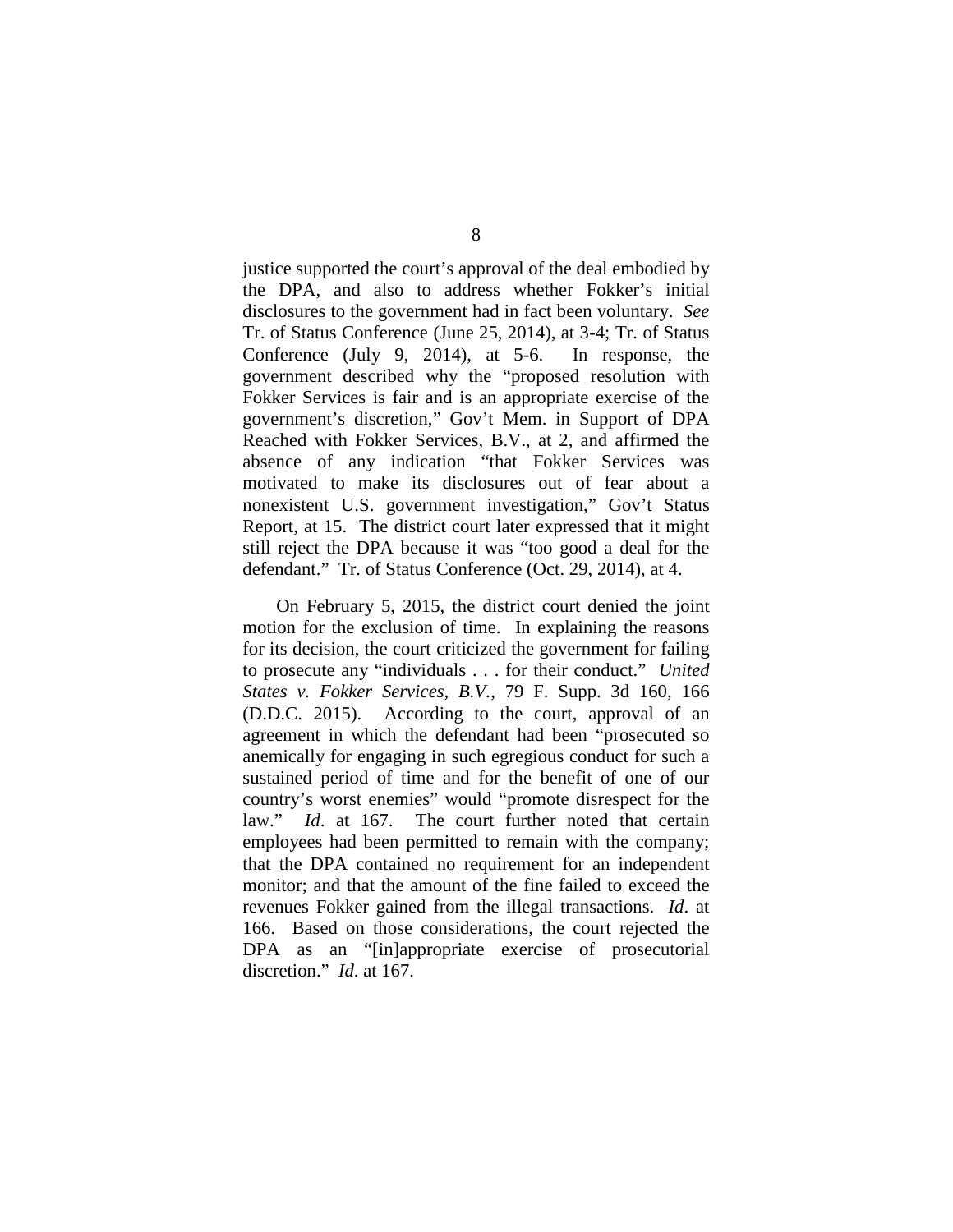The district court's order marks the first time any federal court has denied a joint request by the parties to exclude time pursuant to a DPA. Both parties filed a timely notice of appeal. Because both parties seek to overturn the district court's denial of their joint motion to exclude time, we appointed an amicus curiae to present arguments defending the district court's action.

Although we face a threshold question concerning our jurisdiction to review the district court's interlocutory order, our assessment of the jurisdictional issue is substantially informed by our consideration of the merits of the parties' challenge to the district court's action. Consequently, in accordance with our approach in parallel circumstances, *see In re Kellogg Brown & Root, Inc.*, 756 F.3d 754 (D.C. Cir. 2014), we first consider whether the district court legally erred in its denial of the joint motion to exclude time pursuant to the DPA. We conclude that it did.

By rejecting the DPA based primarily on concerns about the prosecution's charging choices, the district court exceeded its authority under the Speedy Trial Act. The Act excludes any period of time "during which prosecution is deferred by the attorney for the Government pursuant to written agreement with the defendant, with the approval of the court, for the purpose of allowing the defendant to demonstrate his good conduct." 18 U.S.C. § 3161(h)(2). While the exclusion of time is subject to "the approval of the court," there is no ground for reading that provision to confer free-ranging authority in district courts to scrutinize the prosecution's discretionary charging decisions. Rather, we read the statute against the background of settled constitutional understandings under which authority over criminal charging decisions resides fundamentally with the Executive, without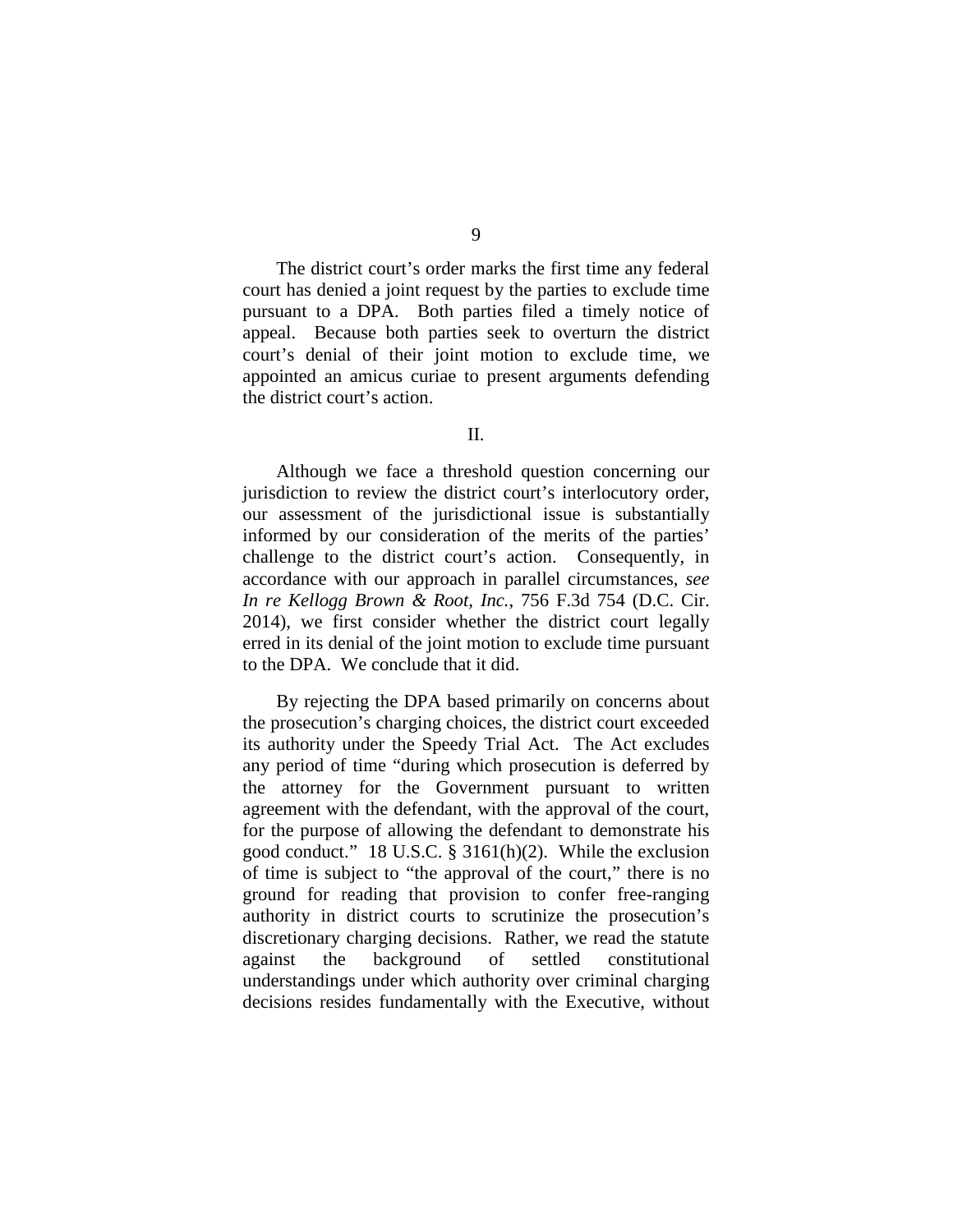10

the involvement of—and without oversight power in—the Judiciary. So understood, the statute's "approval of the court" requirement did not empower the district court to disapprove the DPA based on the court's view that the prosecution had been too lenient.

A.

The Executive's primacy in criminal charging decisions is long settled. That authority stems from the Constitution's delegation of "take Care" duties, U.S. Const. art. II, § 3, and the pardon power, *id*. § 2, to the Executive Branch. *See United States v. Armstrong*, 517 U.S. 456, 464 (1996); *In re Aiken Cnty.*, 725 F.3d 255, 262-63 (D.C. Cir. 2013). Decisions to initiate charges, or to dismiss charges once brought, "lie[] at the core of the Executive's duty to see to the faithful execution of the laws." *Cmty. for Creative Non-Violence v. Pierce*, 786 F.2d 1199, 1201 (D.C. Cir. 1986). The Supreme Court thus has repeatedly emphasized that "[w]hether to prosecute and what charge to file or bring before a grand jury are decisions that generally rest in the prosecutor's discretion." *United States v. Batchelder*, 442 U.S. 114, 124 (1979); *see Bordenkircher v. Hayes*, 434 U.S. 357, 364 (1978).

Correspondingly, "judicial authority is . . . at its most limited" when reviewing the Executive's exercise of discretion over charging determinations. *Pierce*, 786 F.2d at 1201; *see ICC v. Bhd. of Locomotive Eng'rs*, 482 U.S. 270, 283 (1987). The decision whether to prosecute turns on factors such as "the strength of the case, the prosecution's general deterrence value, the [g]overnment's enforcement priorities, and the case's relationship to the [g]overnment's overall enforcement plan." *Wayte v. United States*, 470 U.S. 598, 607 (1985). The Executive routinely undertakes those assessments and is well equipped to do so. By contrast, the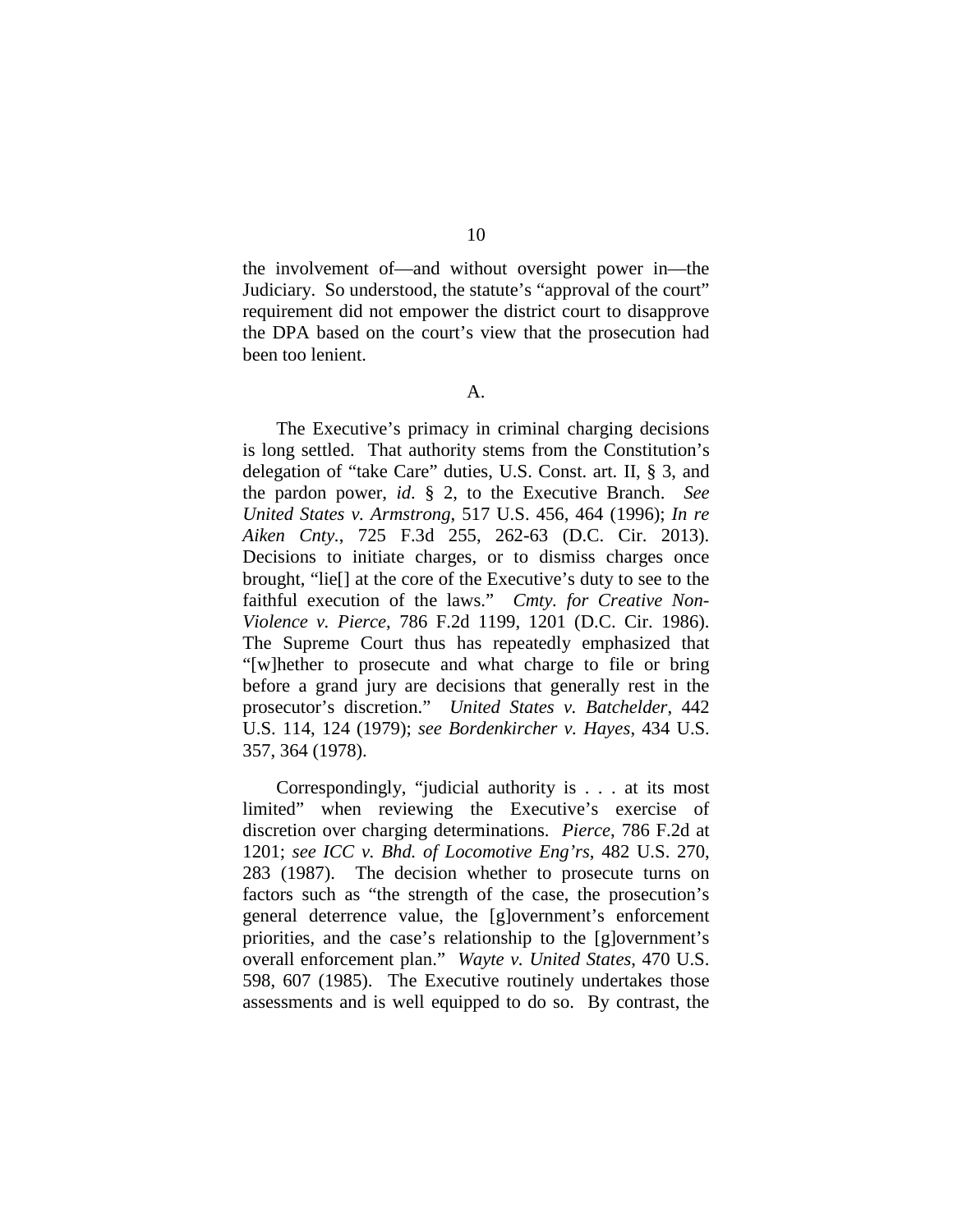Judiciary, as the Supreme Court has explained, generally is not "competent to undertake" that sort of inquiry. *Id*. Indeed, "[f]ew subjects are less adapted to judicial review than the exercise by the Executive of his discretion in deciding when and whether to institute criminal proceedings, or what precise charge shall be made, or whether to dismiss a proceeding once brought." *Newman v. United States*, 382 F.2d 479, 480 (D.C. Cir. 1967). "Judicial supervision in this area" would also "entail[] systemic costs." *Wayte*, 470 U.S. at 608. It could "chill law enforcement," cause delay, and "impair the performance of a core executive constitutional function." *Armstrong*, 517 U.S. at 465 (quotation omitted). As a result, "the presumption of regularity" applies to "prosecutorial decisions and, in the absence of clear evidence to the contrary, courts presume that [prosecutors] have properly discharged their official duties." *Id*. at 464 (internal quotation marks, quotation, and alterations omitted).

### B.

Those settled principles counsel against interpreting statutes and rules in a manner that would impinge on the Executive's constitutionally rooted primacy over criminal charging decisions. Of particular salience, Rule 48(a) of the Federal Rules of Criminal Procedure requires a prosecutor to obtain "leave of court" before dismissing charges against a criminal defendant. Fed. R. Crim. P. 48(a). That language could conceivably be read to allow for considerable judicial involvement in the determination to dismiss criminal charges. But decisions to dismiss pending criminal charges—no less than decisions to initiate charges and to identify which charges to bring—lie squarely within the ken of prosecutorial discretion. *See e.g.*, *Newman*, 382 F.2d at 480. To that end, the Supreme Court has declined to construe Rule 48(a)'s "leave of court" requirement to confer any substantial role for courts in the determination whether to dismiss charges.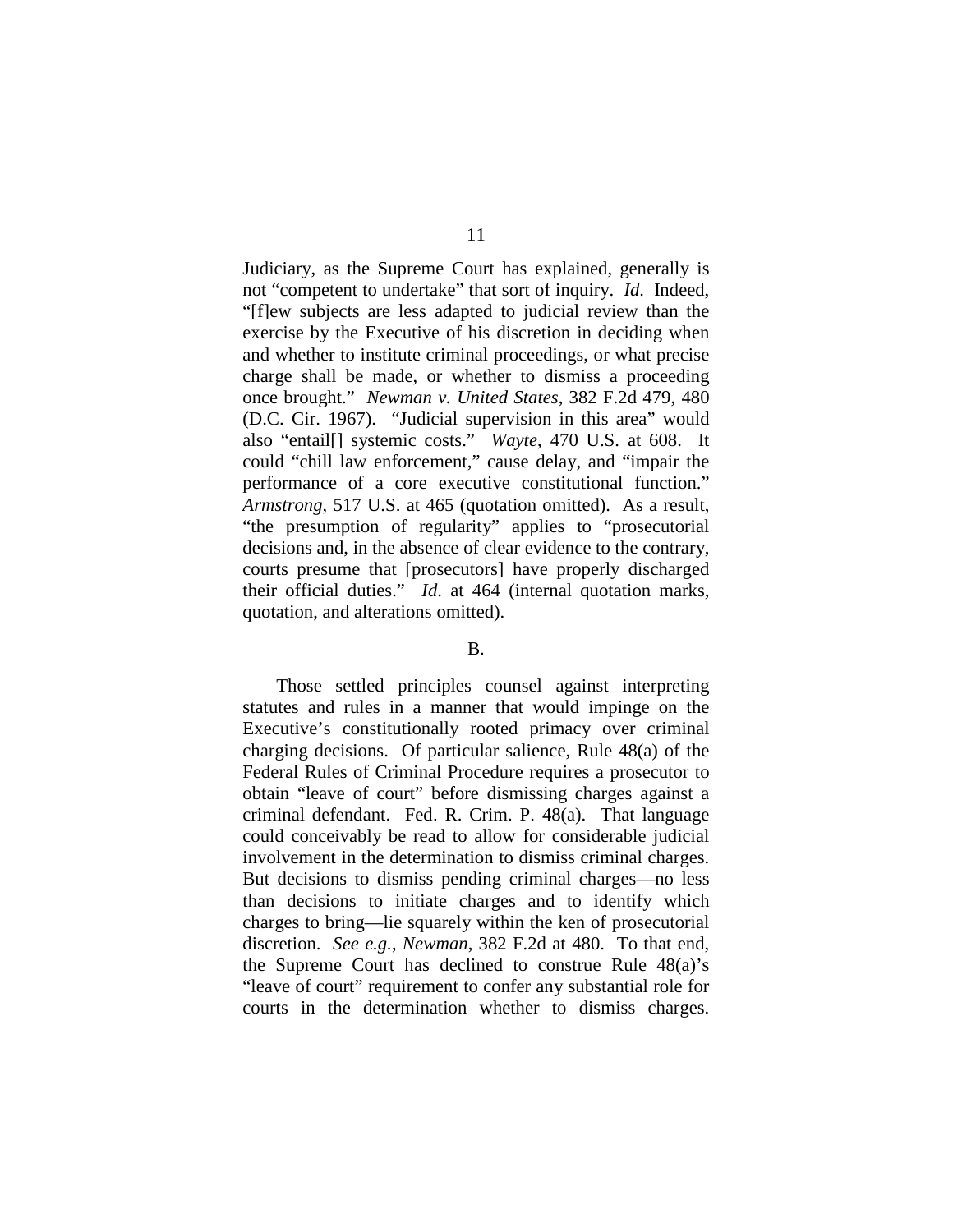Rather, the "principal object of the 'leave of court' requirement" has been understood to be a narrow one—"to protect a defendant against prosecutorial harassment . . . when the [g]overnment moves to dismiss an indictment over the defendant's objection." *Rinaldi v. United States*, 434 U.S. 22, 29 n.15 (1977). A court thus reviews the prosecution's motion under Rule 48(a) primarily to guard against the prospect that dismissal is part of a scheme of "prosecutorial harassment" of the defendant through repeated efforts to bring—and then dismiss—charges. *Id*.

So understood, the "leave of court" authority gives no power to a district court to deny a prosecutor's Rule 48(a) motion to dismiss charges based on a disagreement with the prosecution's exercise of charging authority. For instance, a court cannot deny leave of court because of a view that the defendant should stand trial notwithstanding the prosecution's desire to dismiss the charges, or a view that any remaining charges fail adequately to redress the gravity of the defendant's alleged conduct. *See In re United States*, 345 F.3d 450, 453 (7th Cir. 2003). The authority to make such determinations remains with the Executive.

The same considerations have informed our understanding of the respective roles of the Executive and the courts with regard to the acceptance of certain civil consent decrees proposed by enforcement agencies. A provision of the Antitrust Procedures and Penalties Act, known as the Tunney Act, calls for a district court to enter a proposed antitrust consent decree if "in the public interest." 15 U.S.C. § 16(e). In *United States v. Microsoft Corp.*, 56 F.3d 1448 (D.C. Cir. 1995), the Department of Justice filed a civil antitrust complaint against Microsoft, together with a proposed consent decree embodying the parties' settlement of the case. *Id.* at 1452. The district court denied approval of the consent decree based on a belief that the complaint and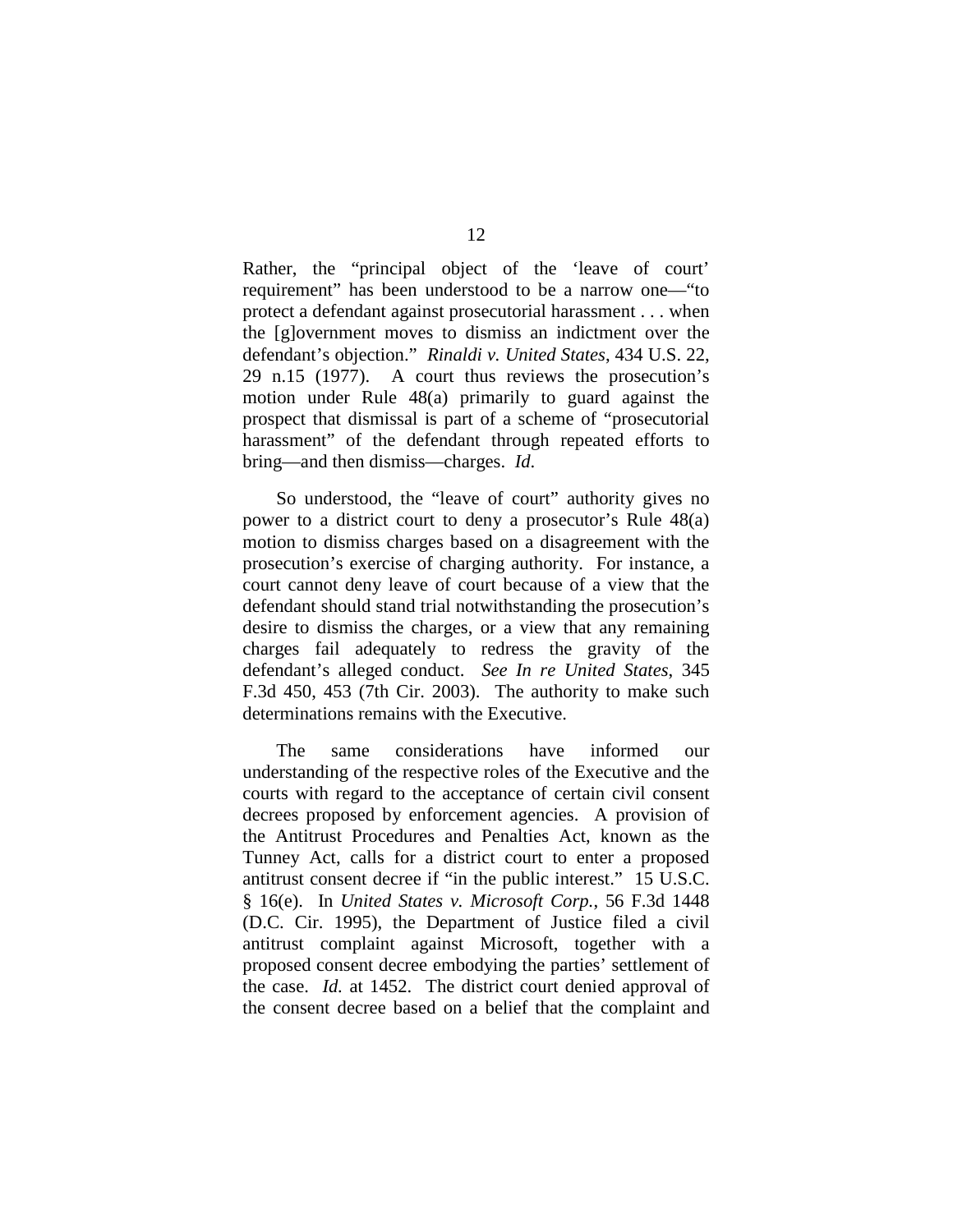decree were inadequate in scope to address Microsoft's objectionable conduct. *Id.* at 1452-55. The court concluded that the consent decree therefore failed to satisfy the statute's "public interest" standard.

We reversed the district court and remanded for entry of the proposed decree. The appellants argued that the district judge had understood his authority under the statute's "public interest" provision unduly expansively, so as to enable him to "bas[e] his rejection of the decree on considerations which implicate the executive branch's prosecutorial discretion." *Id.*  at 1457. We agreed, explaining that the "public interest" standard did not "empower[]" the district judge to reject "the remedies sought" in the consent decree "merely because he believed other remedies were preferable." *Id.* at 1460. Moreover, we indicated that the district "court was barred from reaching beyond the complaint to examine practices the government did not challenge." *Id.* To be sure, a "district judge is not obliged to accept" a proposed decree "that, on its face and even after government explanation, appears to make a mockery of judicial power." *Id.* at 1462. But "[s]hort of that eventuality," we explained, "the Tunney Act cannot be interpreted as an authorization for a district judge to assume the role of Attorney General." *Id*. Consequently, a district court should not "reject a consent decree simply because it believes the [g]overnment could have negotiated a more exacting decree," *Massachusetts v. Microsoft Corp*., 373 F.3d 1199 (D.C. Cir. 2004), or because it believes the government "failed to bring the proper charges," *SEC v. Citigroup Global Mkts., Inc*., 752 F.3d 285, 297 (2d Cir. 2014).

As we have since explained, we "construed the public interest inquiry" under the Tunney Act "narrowly" in "part because of the constitutional questions that would be raised if courts were to subject the government's exercise of its prosecutorial discretion to non-deferential review." *Mass.*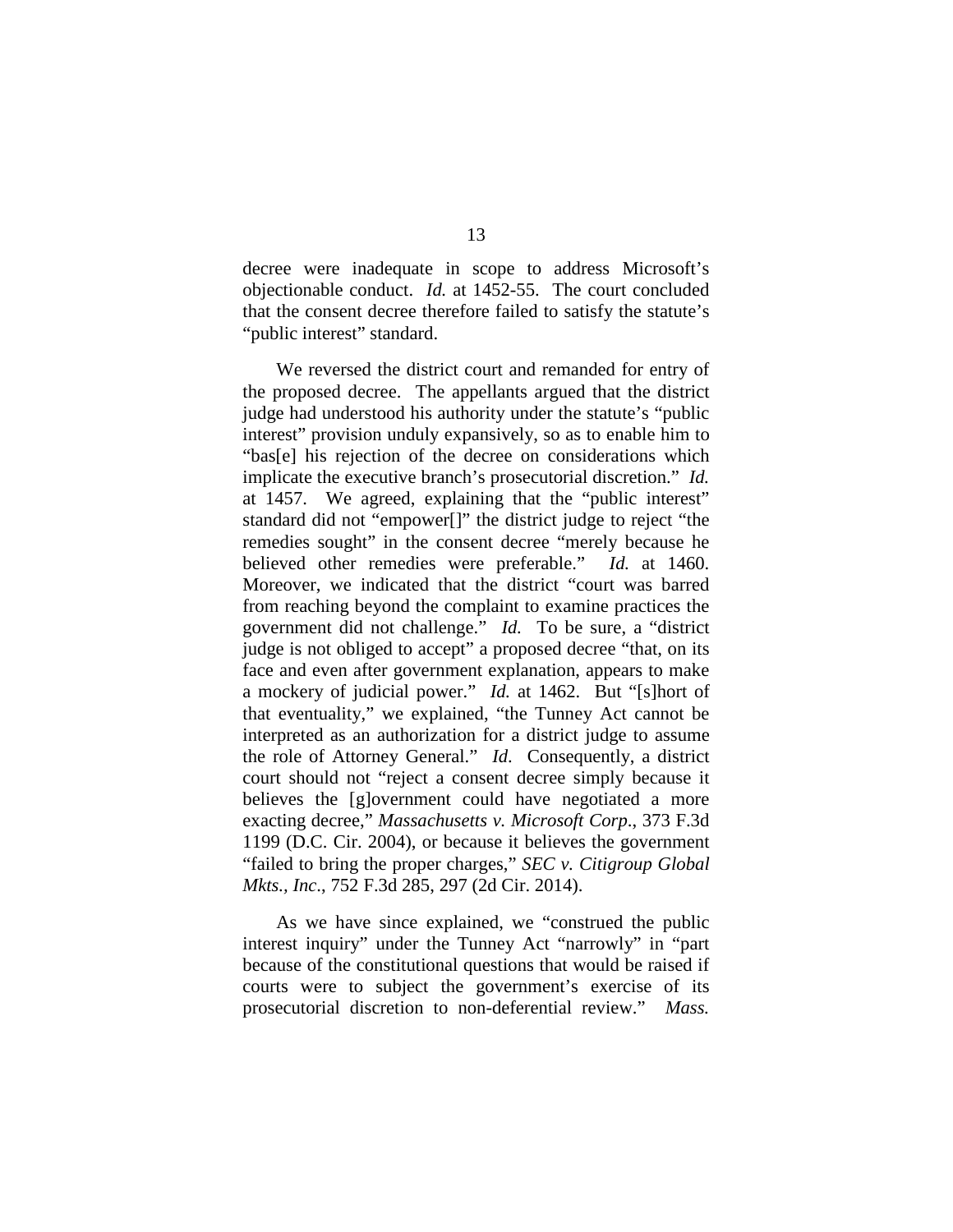*Sch. of Law at Andover, Inc. v. United States*, 118 F.3d 776, 783 (D.C. Cir. 1997); *see Swift v. United States*, 318 F.3d 250, 253 (D.C. Cir. 2003). The upshot is that the "public interest" language in the Tunney Act, like the "leave of court" authority in Rule 48(a), confers no new power in the courts to scrutinize and countermand the prosecution's exercise of its traditional authority over charging and enforcement decisions.

C.

The same considerations govern our interpretation of the Speedy Trial Act provision at issue here. That provision, as noted, allows for excluding "[a]ny period of delay during which prosecution is deferred by the attorney for the Government pursuant to [a DPA], with the approval of the court, for the purpose of allowing the defendant to demonstrate his good conduct." 18 U.S.C. § 3161(h)(2). As with the "leave of court" language in Rule 48(a) and the "public interest" authority in the Tunney Act, we construe the "approval of the court" language in  $\S$  3161(h)(2) in a manner that preserves the Executive's long-settled primacy over charging decisions and that denies courts substantial power to impose their own charging preferences.

As an initial matter, the context of a DPA, like that of Rule 48(a), concerns the prosecution's core prerogative to dismiss criminal charges. While dismissal under a DPA follows from the defendant's adherence to agreed-upon conditions over a specified period, the decision to seek dismissal pursuant to a DPA—as under Rule 48(a) ultimately stems from a conclusion that additional prosecution or punishment would not serve the public interest. Dismissal in either situation thereby fulfills the Executive's duty under Article II to see that the laws are faithfully executed. *See Pierce*, 786 F.2d at 1201.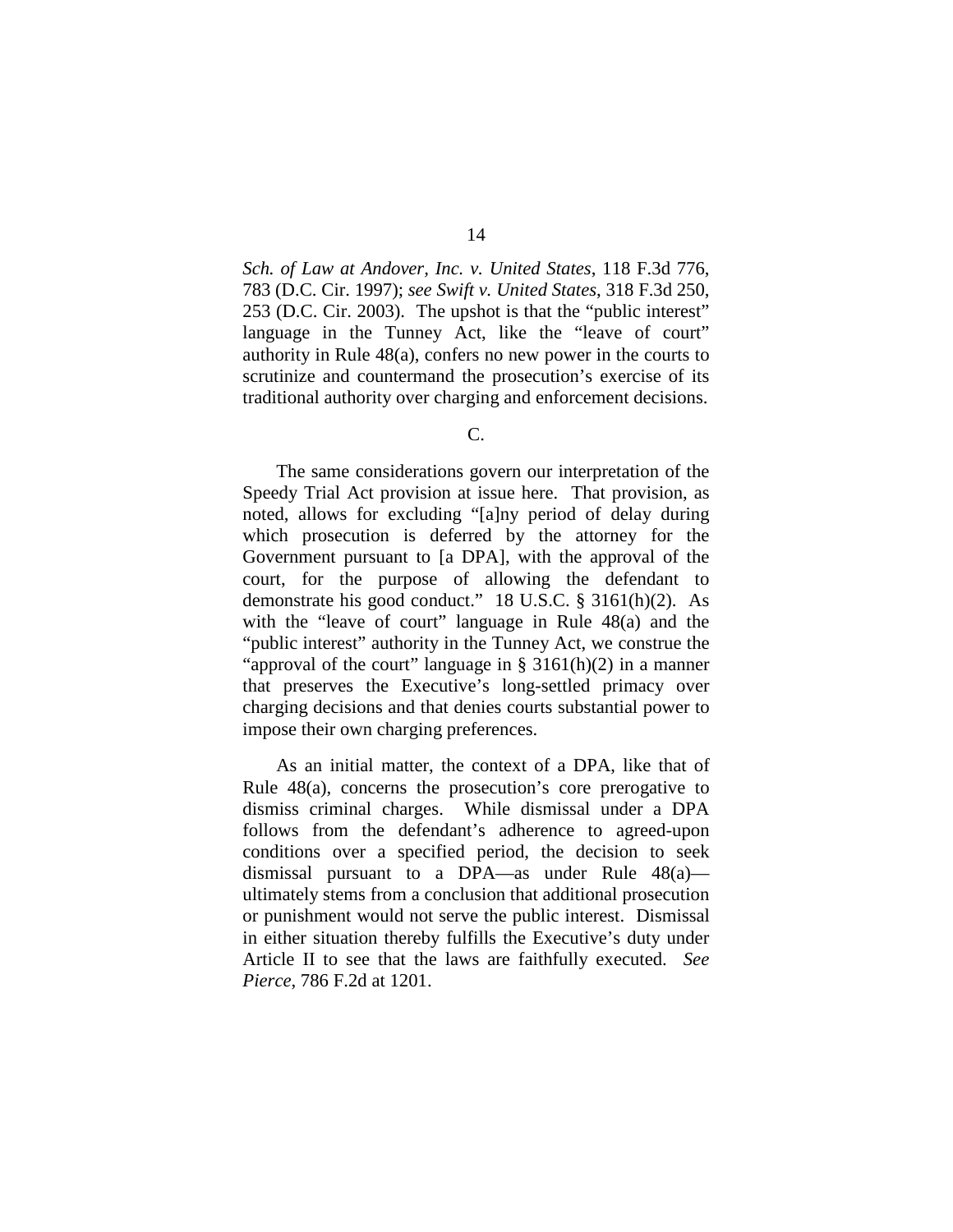We see no reason to recognize a substantially broader authority for courts to scrutinize prosecutorial charging choices in the context of a DPA than in the context of Rule 48(a). Just as Rule 48(a)'s "leave of court" authority does not allow a court to withhold approval of a motion to dismiss charges based on a belief that more serious charges should be brought against the defendant (or against a third party), § 3161(h)(2)'s "approval of the court" authority does not permit a court to withhold approval of a motion to exclude time under a DPA based on that same belief. In either situation, the court's withholding of approval would amount to a substantial and unwarranted intrusion on the Executive Branch's fundamental prerogatives. And the Judiciary's lack of competence to review the prosecution's initiation and dismissal of charges, *see Wayte*, 470 U.S. at 607-08, equally applies to review of the prosecution's decision to pursue a DPA and the choices reflected in the agreement's terms. As with conventional charging decisions, a DPA's provisions manifest the Executive's consideration of factors such as the strength of the government's evidence, the deterrence value of a prosecution, and the enforcement priorities of an agency, subjects that are ill-suited to substantial judicial oversight. *Id*.

To be sure, the criminal charges filed as part of a DPA remain on the court's docket throughout the time of the agreement (i.e., pending assessment of whether the defendant has satisfied the agreement's conditions, upon which the prosecution seeks dismissal of the charges). But the existence of charges on the court's docket suggests no greater power on the part of the court to second-guess the underlying charging decisions than under Rule 48(a): there, too, criminal charges remain on the court's docket until dismissed. The key point is that, although charges remain pending on the court's docket under a DPA, the court plays no role in monitoring the defendant's compliance with the DPA's conditions. For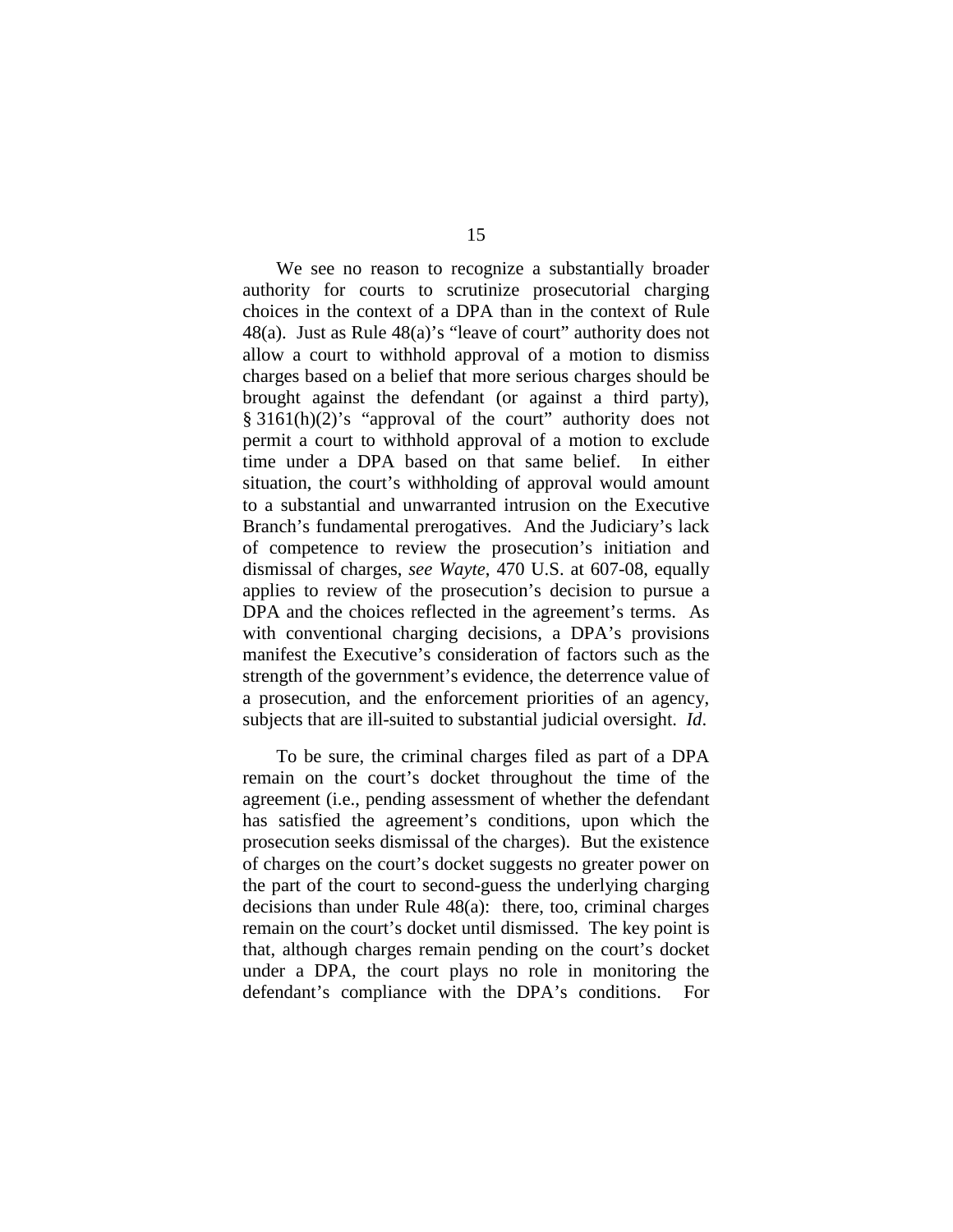instance, defendants who violate the conditions of their DPA face no court-ordered repercussions. Rather, the prosecution—and the prosecution alone—monitors a defendant's compliance with the agreement's conditions and determines whether the defendant's conduct warrants dismissal of the pending charges. Just as is the case under Rule 48(a), the prosecution, after taking stock of the circumstances, concludes that continued pursuit of a criminal conviction is unwarranted.

A comparison to civil consent decrees is also instructive in this regard. Civil consent decrees not only remain on a court's docket, but the court—unlike with a DPA—can enforce the decree's terms through exercise of the contempt power. Even in the face of that enhanced judicial role, we have narrowly construed a court's "public interest" authority to review a proposed antitrust consent decree under the Tunney Act so as to avoid encroaching on the Executive's core discretion over enforcement decisions. *See Microsoft*, 56 F.3d at 1460-62; *Massachusetts School of Law*, 118 F.3d at 783. And as a general matter, Executive independence is assumed to be even more pronounced in the context of criminal charging decisions than in the context of civil enforcement decisions. *See In re Aiken County*, 725 F.3d at 264-65 n.9. In that light, we perceive no basis for concluding that courts have greater power to second-guess charging decisions when reviewing the terms of a DPA than when reviewing any other Executive exercise of criminal charging authority, including dismissals of charges under Rule 48(a).

The text of  $\S$  3161(h)(2) does not dictate any contrary conclusion. The statutory language ties the "approval of the court" requirement to the DPA's "purpose of allowing the defendant to demonstrate his good conduct." 18 U.S.C. § 3161(h)(2). We thus understand a court's approval authority for the exclusion of time under a DPA to have a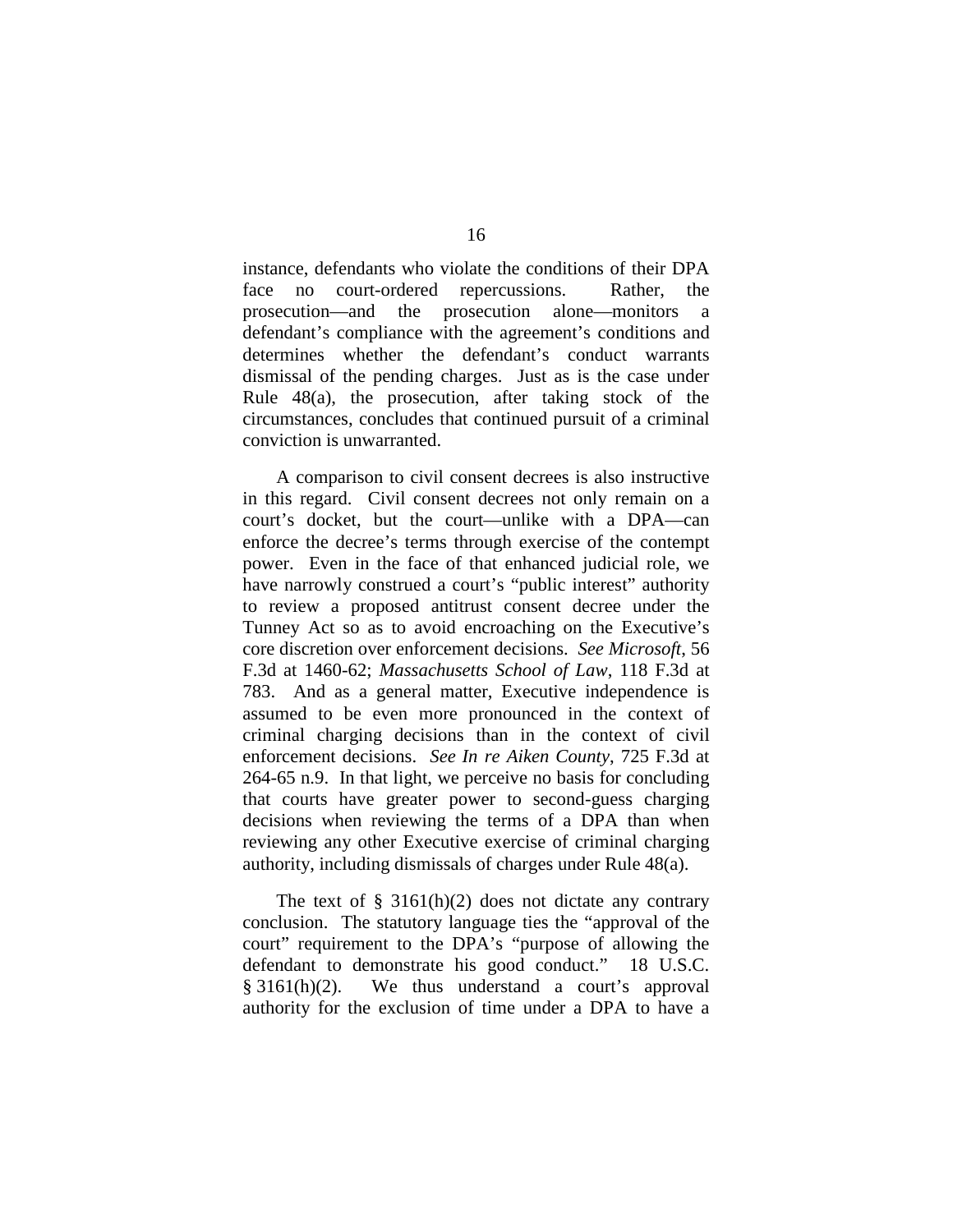particular focus: i.e., to assure that the DPA in fact is geared to enabling the defendant to demonstrate compliance with the law, and is not instead a pretext intended merely to evade the Speedy Trial Act's time constraints. Whatever may be the precise contours of that authority of a court to confirm that a DPA's conditions are aimed to assure the defendant's good conduct, it does not permit the court to impose its own views about the adequacy of the underlying criminal charges. Rather, as under Rule 48(a), those core charging decisions remain the province of the Executive.

The Senate Committee Report accompanying the Speedy Trial Act reinforces that circumscribed understanding of a district court's "approval" authority under § 3161(h)(2). The report describes the phrase, "with the approval of the court," as designed to "assure[] that the court will be involved in the decision to divert and that the procedure will not be used by prosecutors and defense counsel to avoid the speedy trial time limits." S. Rep. No. 93-1021, at 37 (1974). That statement suggests that the judicial-approval requirement was not intended to impinge on the Executive's traditional independence over charging decisions. Rather, the requirement enables courts to assure that a DPA does not exist merely to allow evasion of speedy trial time limits, but instead serves the bona fide purpose of confirming a defendant's good conduct and compliance with law. The Senate Committee Report further describes  $\S 3161(h)(2)$  as generally intended to "encourage the current trend among United States attorneys" of holding criminal charges in abeyance while defendants participate in rehabilitation programs. *Id.* at 36. Interpreting  $\S$  3161(h)(2) to empower courts to scrutinize the prosecution's underlying charging decisions would tend to discourage—not encourage—the prosecution's use of DPAs, contradicting the provision's apparent overarching object.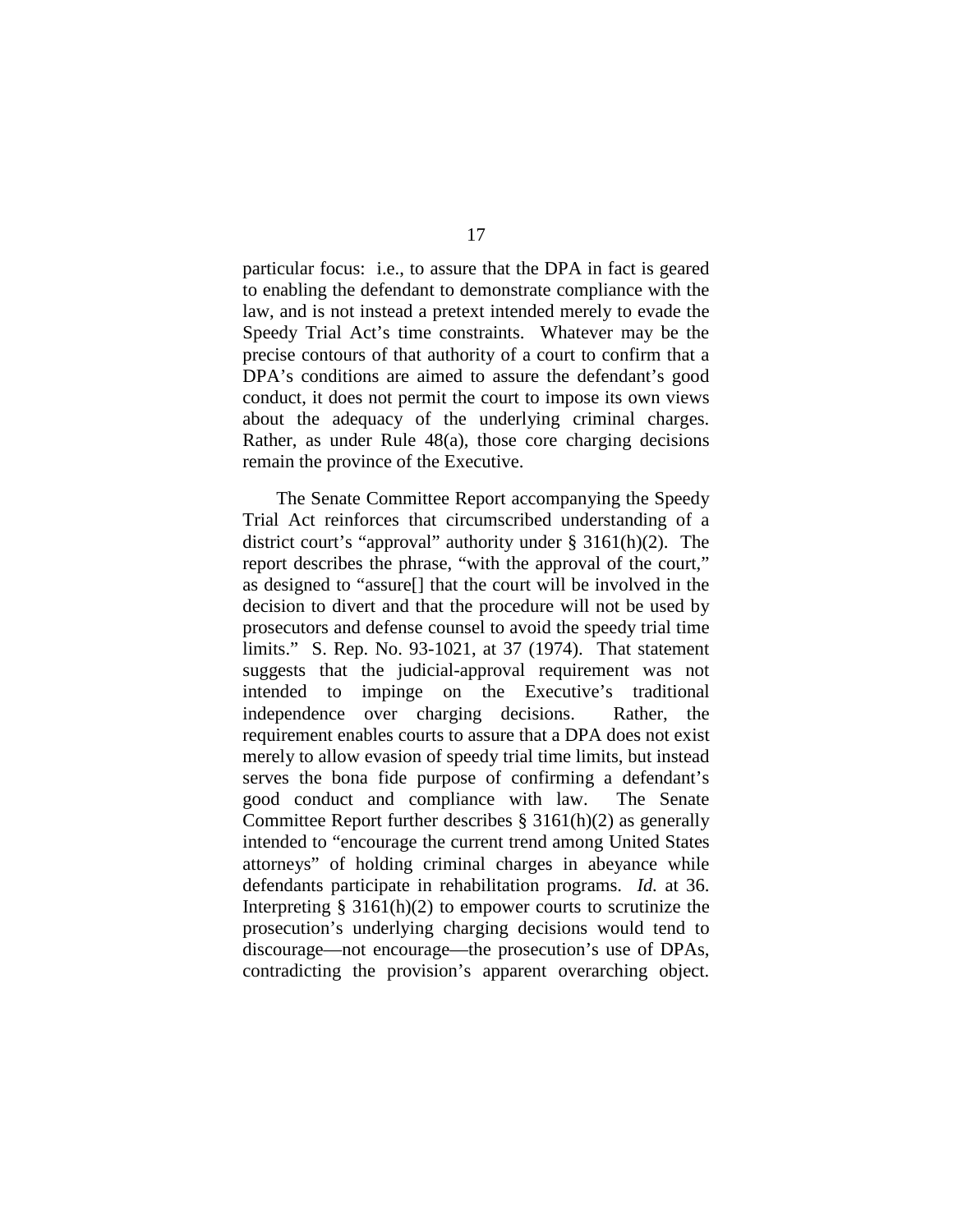D.

In defending the notion that  $\S$  3161(h)(2)'s "approval of the court" language gives district courts substantial authority to second-guess the prosecution's charging decisions, amicus seeks to analogize a court's review of a DPA under § 3161(h)(2) to a court's review of a proposed plea agreement under Rule 11 of the Federal Rules of Criminal Procedure. That argument fails.

To begin with, even in the context of reviewing a proposed plea agreement under Rule 11, a district court lacks authority to reject a proposed agreement based on mere disagreement with a prosecutor's underlying charging decisions. Rule 11 states that a district court may "accept the agreement, reject it, or defer a decision until the court has reviewed the presentence report." Fed. R. Crim. P. 11(c)(3)(A). Although "district courts must exercise discretion in deciding whether to accept or reject a guilty plea, that discretion is not unfettered." *United States v. Maddox*, 48 F.3d 555, 556 (D.C. Cir. 1995). In particular, we have explained, "trial judges are not free to withhold approval of guilty pleas . . . merely because their conception of the public interest differs from that of the prosecuting attorney." *United States v. Ammidown*, 497 F.2d 615, 622 (D.C. Cir. 1973).

In addition, a district court's authority to "accept" or "reject" a proposed plea agreement under Rule 11 is rooted in the Judiciary's traditional power over criminal *sentencing*, as the Rule itself indicates in permitting the court to "defer a decision until the court has reviewed the presentence report." Fed. R. Crim. P. 11(c)(3)(A). Plea agreements can take roughly two forms: (i) charge bargains, in which a defendant agrees to plead guilty to certain charges in exchange for the dismissal of other charges; and (ii) sentence bargains, in which the defendant agrees to plead guilty to a particular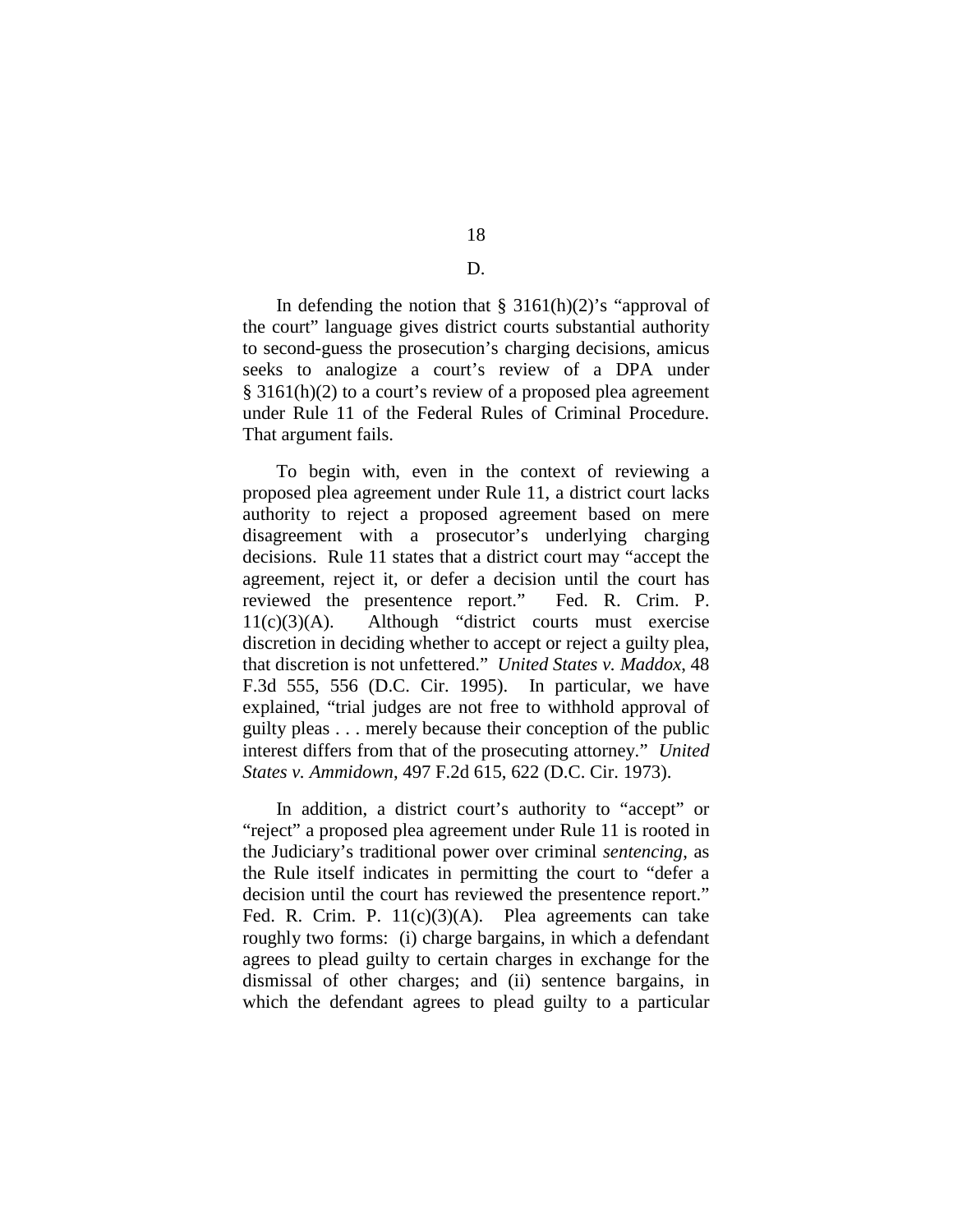charge after the parties agree upon a sentence, which the prosecution then recommends to the sentencing court. *See United States v. Robertson*, 45 F.3d 1423, 1437 (10th Cir. 1995). In light of the Executive's traditional power over charging decisions and the Judiciary's traditional authority over sentencing decisions, *see Ammidown*, 497 F.2d at 619, some of our sister circuits have concluded that district courts have more limited authority to reject charge bargains than sentence bargains. *See Robertson*, 45 F.3d at 1439; *In re Vasquez-Ramirez*, 443 F.3d 692, 697-98 (9th Cir. 2006). Regardless, even in the case of a charge bargain, the court reviews the defendant's admitted conduct and enters a judgment of *conviction*, which in turn carries immediate sentencing implications.

The context of a DPA is markedly different. Unlike a plea agreement—and more like a dismissal under Rule 48(a)—a DPA involves no formal judicial action imposing or adopting its terms. Whereas a district court enters a judgment of conviction and then imposes a sentence in the case of a plea agreement, the court takes no such actions in the case of a DPA. Rather, the entire object of a DPA is to enable the defendant to *avoid* criminal conviction and sentence by demonstrating good conduct and compliance with the law. And a DPA's provisions are agreed to by the parties, not the court, with no occasion for the court to adopt the agreement's terms as its own. The court never exercises its coercive power by entering a judgment of conviction or imposing a sentence. It instead merely approves the prosecution's judgment that further pursuit of criminal charges is unwarranted, as it does when it approves a prosecutor's motion to dismiss charges under Rule 48(a). And as is the case when confronted with a motion to dismiss charges under Rule 48(a), a district court lacks authority to disapprove a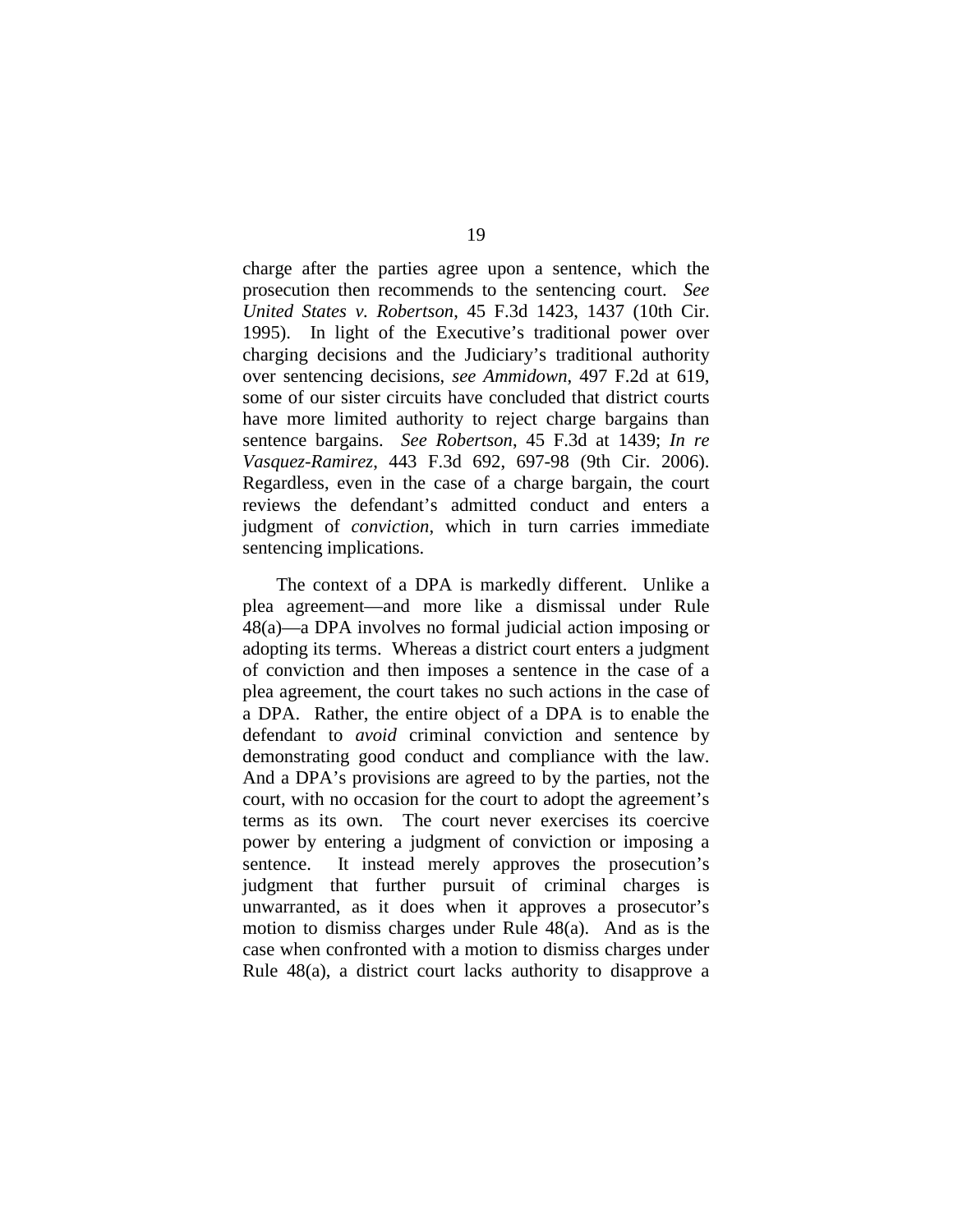DPA under  $\S$  3161(h)(2) on the ground that the prosecution has been too lenient in its exercise of charging discretion.

E.

Judged by those principles, the district court in this case erred in denying the parties' motion for exclusion of time under  $\S$  3161(h)(2). There is no indication that the parties entered into the DPA to evade speedy trial limits rather than to enable Fokker to demonstrate its good conduct and compliance with law. Rather, the district court denied the exclusion of time based on its view that the prosecution should have brought different charges or sought different remedies. In doing so, the court exceeded its authority under  $§$  3161(h)(2).

From the first status conference concerning the DPA, the district court repeatedly criticized the government for failing to bring charges against individual company officers. *See Fokker Services, B.V.*, 79 F. Supp. 3d at 166; Tr. of Status Conference (June 25, 2014), at 4; Tr. of Status Conference (July 9, 2014), at 5. Noting its belief that illegal conduct had been "orchestrated at the highest levels of the company," 79 F. Supp. 3d at 166, and unpersuaded by the government's efforts to ground its charging decisions in traditional prosecutorial considerations such as the strength of the evidence and the value of pursuing of different charges, *e.g.*, Gov't Mem. in Support of DPA Reached with Fokker Services, B.V., at 18-19, the district court questioned why no individuals would be held separately accountable. 79 F. Supp. 3d at 166. The court also faulted the government for "not requiring Fokker Services to pay as its fine a penny more than the \$21 million in revenue it collected from its illegal transactions." *Id.* In addition, the court thought the prosecution should have required an independent monitor as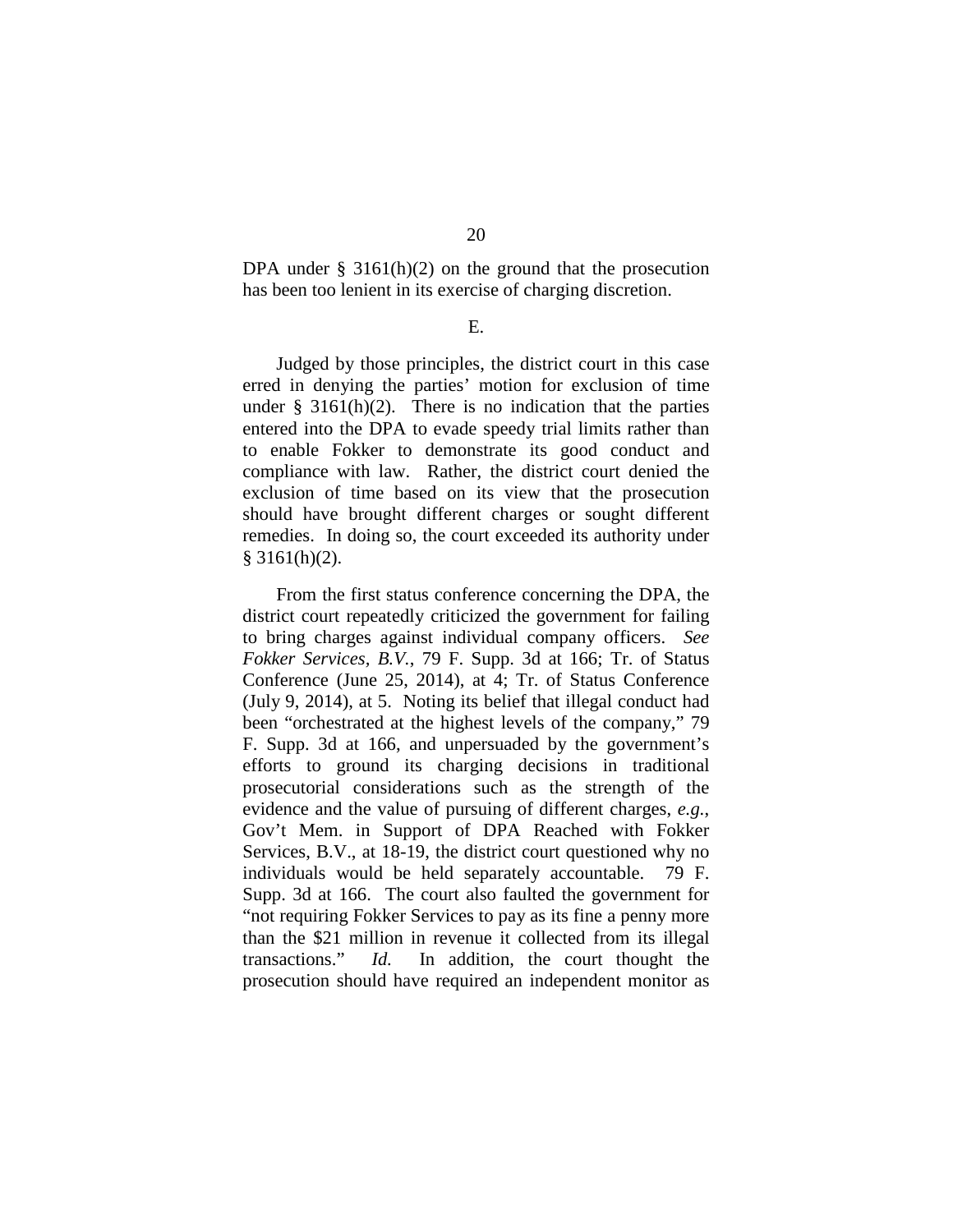part of the DPA's terms. *See id.* The district court denied the motion for the exclusion of time for those reasons.

Even if the district court's criticisms of the prosecution's exercise of charging authority were entirely meritorious—an issue we have no occasion to address—the court should not have "assume[d] the role of Attorney General," *Microsoft*, 56 F.3d at 1462. Rather, the court should have confined its inquiry to examining whether the DPA served the purpose of allowing Fokker to demonstrate its good conduct, as contemplated by § 3161(h)(2). There is no reason to question the DPA's bona fides in that regard, *see* Deferred Prosecution Agreement, at 4-7; Gov't Supp. Mem. in Support of DPA Reached with Fokker Services, B.V., at 15-16, and the district court made no suggestion otherwise. And insofar as a court has authority to reject a DPA if it contains illegal or unethical provisions, *see United States v. Saena Tech Corp.*, 2015 WL 6406266, at \*17-19 (D.D.C. Oct. 21, 2015); *United States v. HSBC Bank USA, N.A.*, 2013 WL 3306161, at \*7 (E.D.N.Y. July 1, 2013), the district court again made no such suggestion here. The court instead denied the exclusion of time under § 3161(h)(2) based on a belief that the prosecution had been unduly lenient in its charging decisions and in the conditions agreed to in the DPA. The court significantly overstepped its authority in doing so.

# III.

Having determined that the district court erred in denying the motion to exclude time, we now decide whether to grant a writ of mandamus to correct that error. *See* 28 U.S.C. § 1651; *Kellogg Brown & Root*, 756 F.3d at 760. Mandamus is a "drastic and extraordinary" remedy "reserved for really extraordinary cases." *Cheney v. U.S. District Court for the District of Columbia*, 542 U.S. 367, 380 (2004). Before a court may issue the writ, three conditions must be satisfied: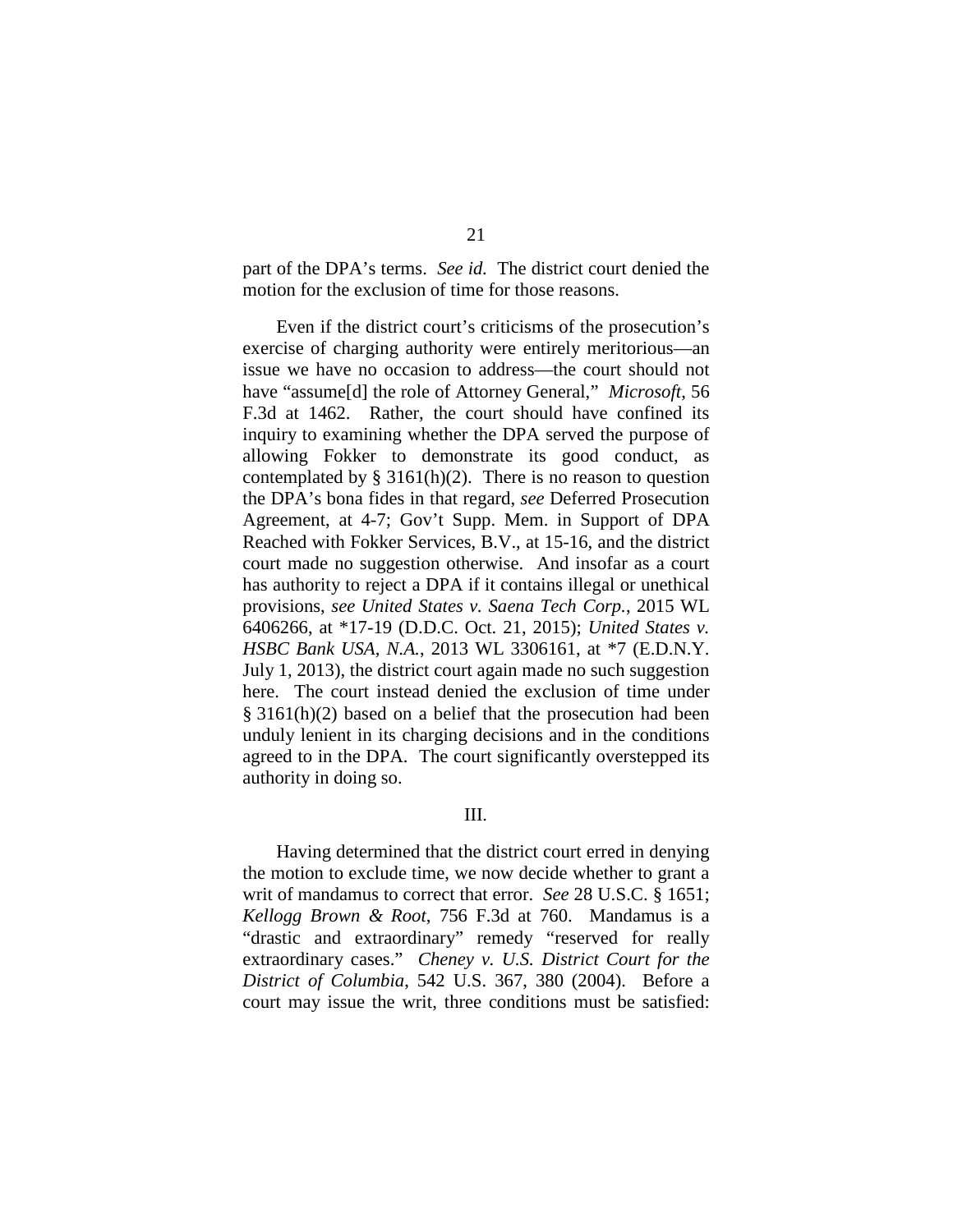(i) the petitioner must have "no other adequate means to attain the relief he desires"; (ii) the petitioner must show that his right to the writ is "clear and indisputable"; and (iii) the court "in the exercise of its discretion, must be satisfied that the writ is appropriate under the circumstances." *Id*. at 380-81. All of

A.

those conditions are met here.

First, a mandamus petitioner must lack any "other adequate means to attain the relief he desires." *Id*. at 380. That condition is satisfied in this case because interlocutory appeal is unavailable, and appeal after final judgment would be an inadequate form of relief.

With respect to the possibility of interlocutory appeal, the defendant in a criminal case generally has no ability to obtain appellate review of an interlocutory order until she has been convicted and sentenced. *See, e.g.*, *United States v. MacDonald*, 435 U.S. 850, 857-61 (1978). The government has a statutory right to contest certain kinds of interlocutory orders in criminal cases. *See* 18 U.S.C. § 3731. But because the denial of a speedy trial exclusion does not fall within that statutory exception, we must determine whether the district court's order in this case is immediately appealable under the collateral order doctrine. We find it is not.

The collateral order doctrine serves as a limited exception to the final judgment rule. *See Cohen v. Beneficial Industrial Loan Corp.*, 337 U.S. 541 (1949). In order to fall within the exception, an interlocutory order must (i) "conclusively determine the disputed question"; (ii) "resolve an important issue completely separate from the merits of the action"; and (iii) "be effectively unreviewable on appeal from a final judgment" in the underlying action. *Midland Asphalt Corp. v. United States*, 489 U.S. 794, 799 (1989) (quoting *Coopers &*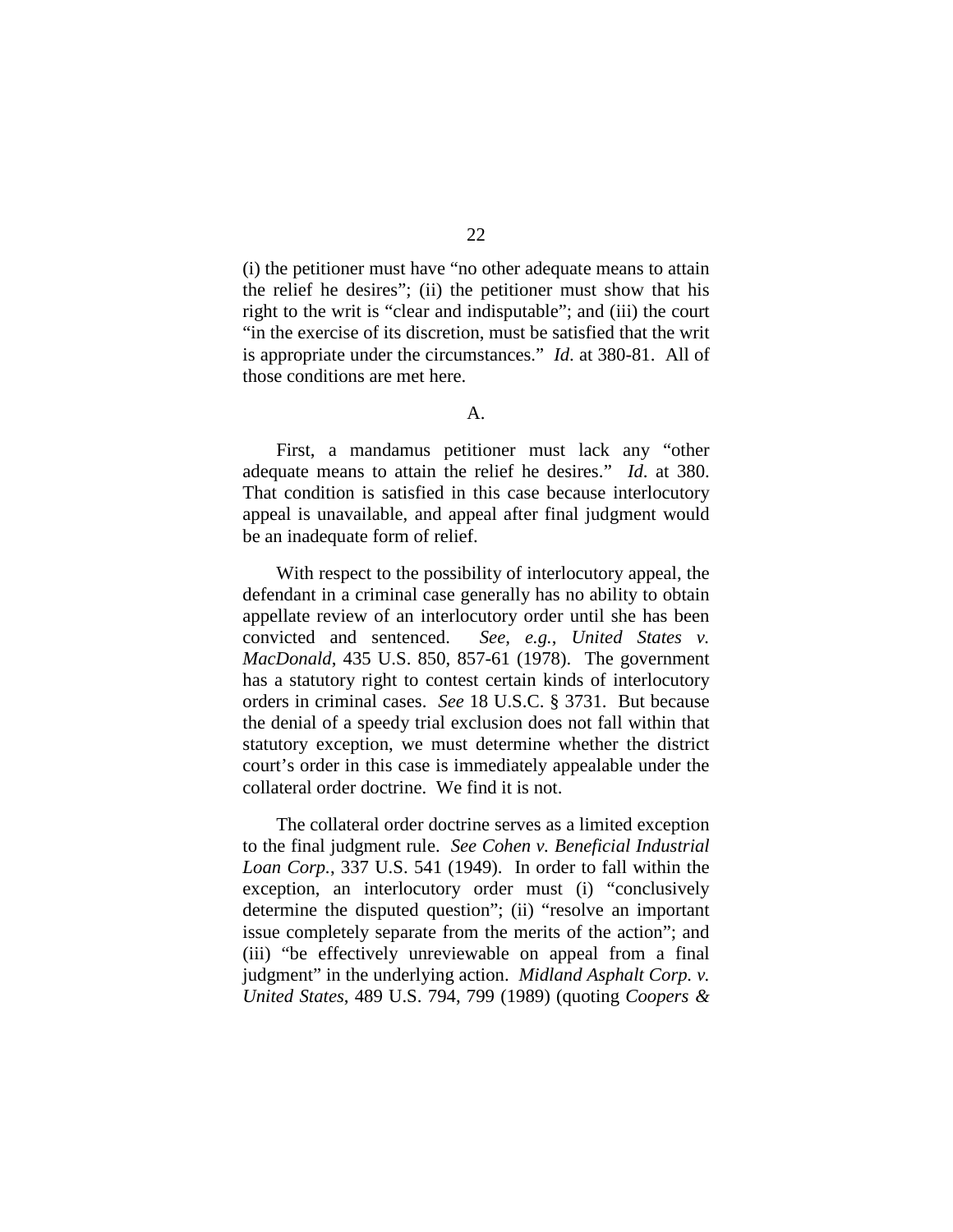*Lybrand v. Livesay*, 437 U.S. 463, 468 (1978)). All three of those conditions must be satisfied for the ruling in question to qualify as an immediately-appealable collateral order. And because delay can be "fatal to the vindication of the criminal law," *Cobbledick v. United States*, 309 U.S. 323, 324 (1940), those conditions are applied "with the utmost strictness" in criminal cases, *Flanagan v. United States*, 465 U.S. 259, 265 (1984).

Here, we need not consider the first two prongs of the collateral order test because the third one alone precludes finding that the district court's ruling is an immediatelyappealable collateral order. The Supreme Court has explained that "only a narrow group of claims" satisfies the condition of effective unreviewability. *United States v. Hollywood Motor Car Co., Inc.*, 458 U.S. 263, 270 (1982). Generally, the order in question must implicate "an asserted right the legal and practical value of which would be destroyed if it were not vindicated before trial." *MacDonald*, 435 U.S. at 860. Fokker and the government have different interests at stake in this appeal, and we consider them separately.

Fokker asserts that it possesses a right not to be tried, conferred by the DPA, which would be nullified if review were postponed until after final judgment. It is well established, however, that the "mere burden of submitting to trial proceedings that will be wasted if the appellant's position is correct does not support collateral order appeal." 15A Wright, Miller & Cooper, Federal Practice and Procedure: Jurisdiction § 3911.4 (2d ed. 1992). Because Fokker's purported right to avoid trial does not "rest[] upon an explicit statutory or constitutional guarantee that trial will not occur," it does not satisfy the requirement of effective unreviewability. *Midland Asphalt Corp.*, 489 U.S. at 800-01; *see Digital Equipment Corp. v. Desktop Direct, Inc.*, 511 U.S. 863, 877-78 (1994).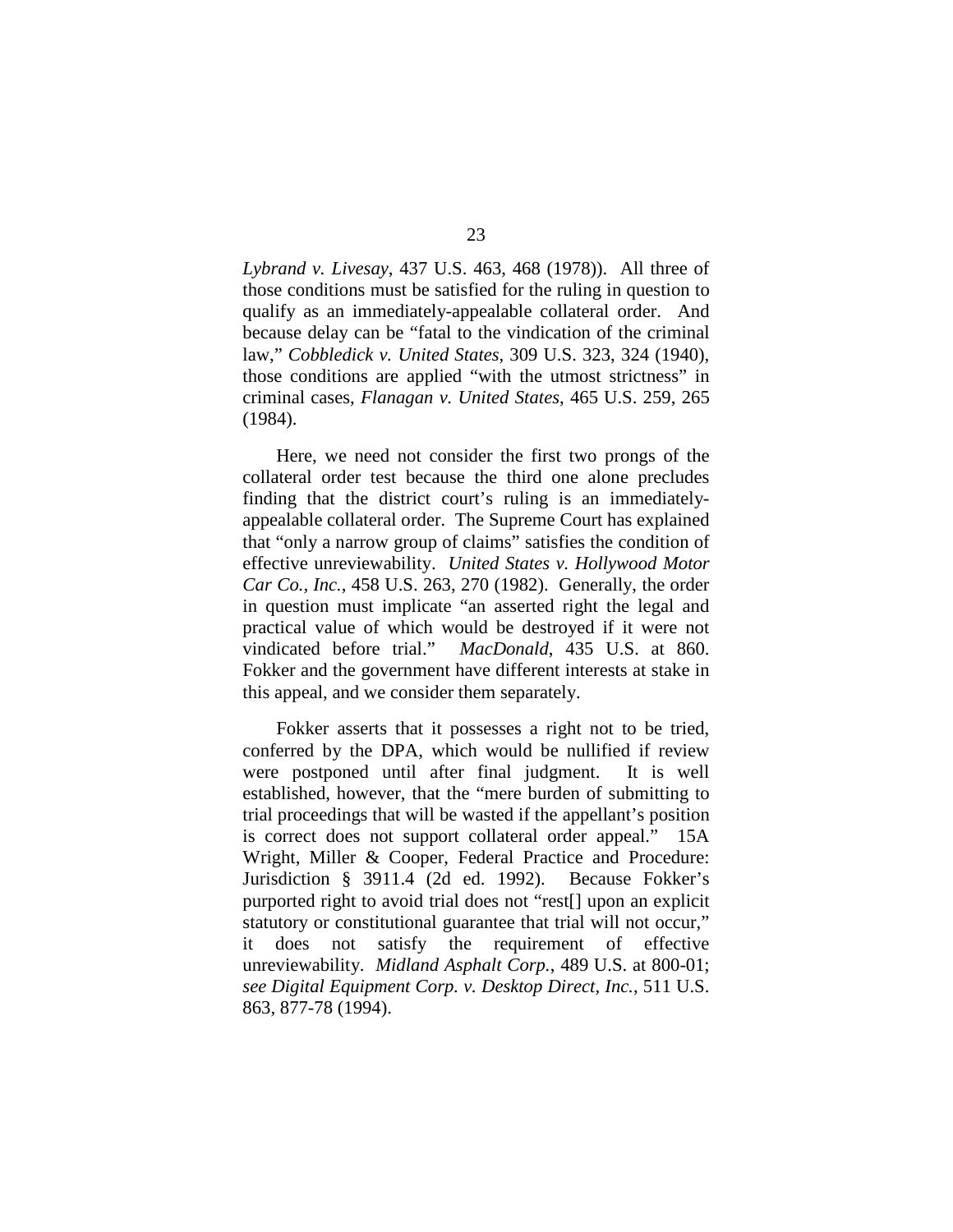For its part, the government emphasizes that its right to an immediate appeal is grounded in the separation of powers. The government, however, fails to establish that the order falls within the "narrow group of claims" that qualify as effectively unreviewable. *Hollywood Motor Car Co.*, 458 U.S. at 270. In most criminal cases, the government is barred from appealing if it loses at trial and lacks standing to appeal if it prevails. As a result, if an interlocutory order infringes the separation of powers, the Executive ordinarily would be unable to vindicate its prerogatives after final judgment.

But here, the government could allow the speedy trial clock to expire and then appeal the district court's resulting dismissal of charges on the ground that the court should have granted the requested exclusion of time under § 3161(h)(2). To the extent the government's separation-of-powers claim is meritorious—i.e., the district court acted impermissibly in rejecting the DPA based on a disagreement with the prosecutor's charging decisions—the government could vindicate its claim after final judgment. For that reason, the district court's order fails to qualify as "effectively unreviewable on appeal from a final judgment," *Midland Asphalt Corp.*, 489 U.S. at 799, for purposes of the collateral order doctrine.

While the availability of appeal after final judgment precludes treating the district court's order as an immediatelyappealable collateral order, the possibility of review after final judgment is not an "*adequate* means to attain the relief [the government] desires" so as to prevent the grant of mandamus. *Cheney*, 542 U.S. at 380 (emphasis added). The district court's rejection of the DPA essentially left the government with three options: renegotiate the agreement; proceed to a trial or plea; or allow the speedy trial clock to run and then appeal the resulting dismissal of charges. Neither of the first two options would permit appellate review of the district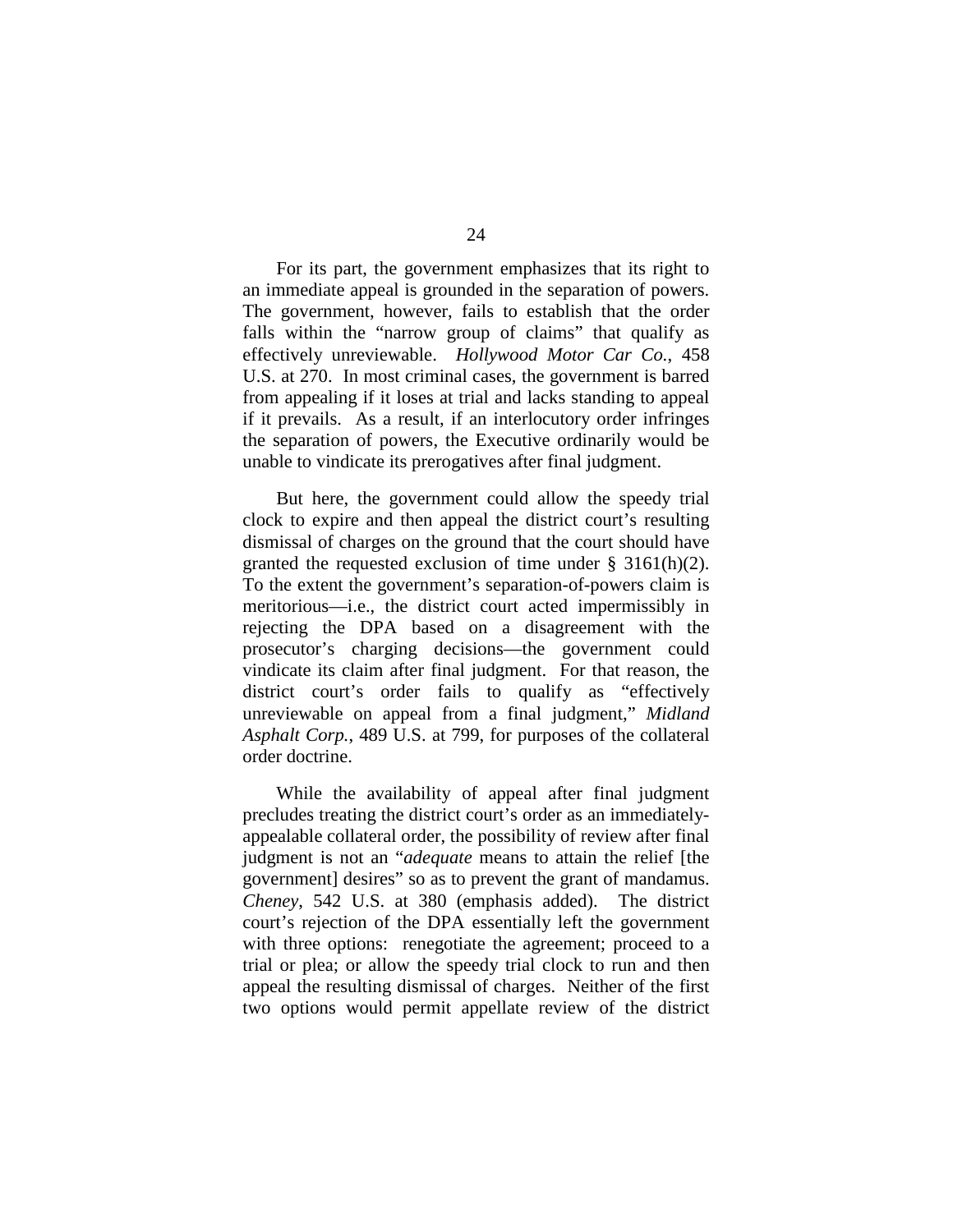court's rejection of the DPA. As for the third option, allowing the speedy trial clock to run would enable review of the order, but would come with its own attendant risks. If the district court were to dismiss the case with prejudice, and the government were unsuccessful on appeal, the government might be unable to refile charges against an admittedly guilty defendant. If the district court instead were to dismiss the case without prejudice, the government still might be unable to re-indict because of the statute of limitations. The possibility that the government would be left with no remedy against a culpable defendant inflicts an "irreparable injury" that "will go unredressed" without mandamus relief. *In re al-Nashiri*, 791 F.3d 71, 79 (D.C. Cir. 2015).

Fokker (but not the government) separately argues that the district court's order amounts to an immediatelyappealable denial of an injunction for purposes of 28 U.S.C. §  $1292(a)(1)$ , which permits appeal of orders granting or denying injunctions. By rejecting the DPA, Fokker claims, the district court's order had the practical effect of denying injunctive relief. We disagree. To qualify as an injunction, the requested relief must be "directed to a party, enforceable by contempt, and designed to accord or protect some or all of the substantive relief sought by a complaint." *I.A.M. Nat'l Pension Fund Benefit Plan A v. Cooper Industries, Inc.*, 789 F.2d 21, 24 (D.C. Cir. 1986) (internal quotation marks omitted); *see* 16 Wright, Miller & Cooper, Federal Practice and Procedure: Jurisdiction § 3922 (3d ed. 2012). Here, however, if the district court had granted the motion to exclude time and accepted the DPA, its order would not have been enforceable by contempt. Although Fokker could face significant consequences—namely, criminal prosecution—if it were to violate the terms of the DPA, it would not confront *judicial* sanctions. As a result, the district court's refusal to exclude time did not amount to an immediately-appealable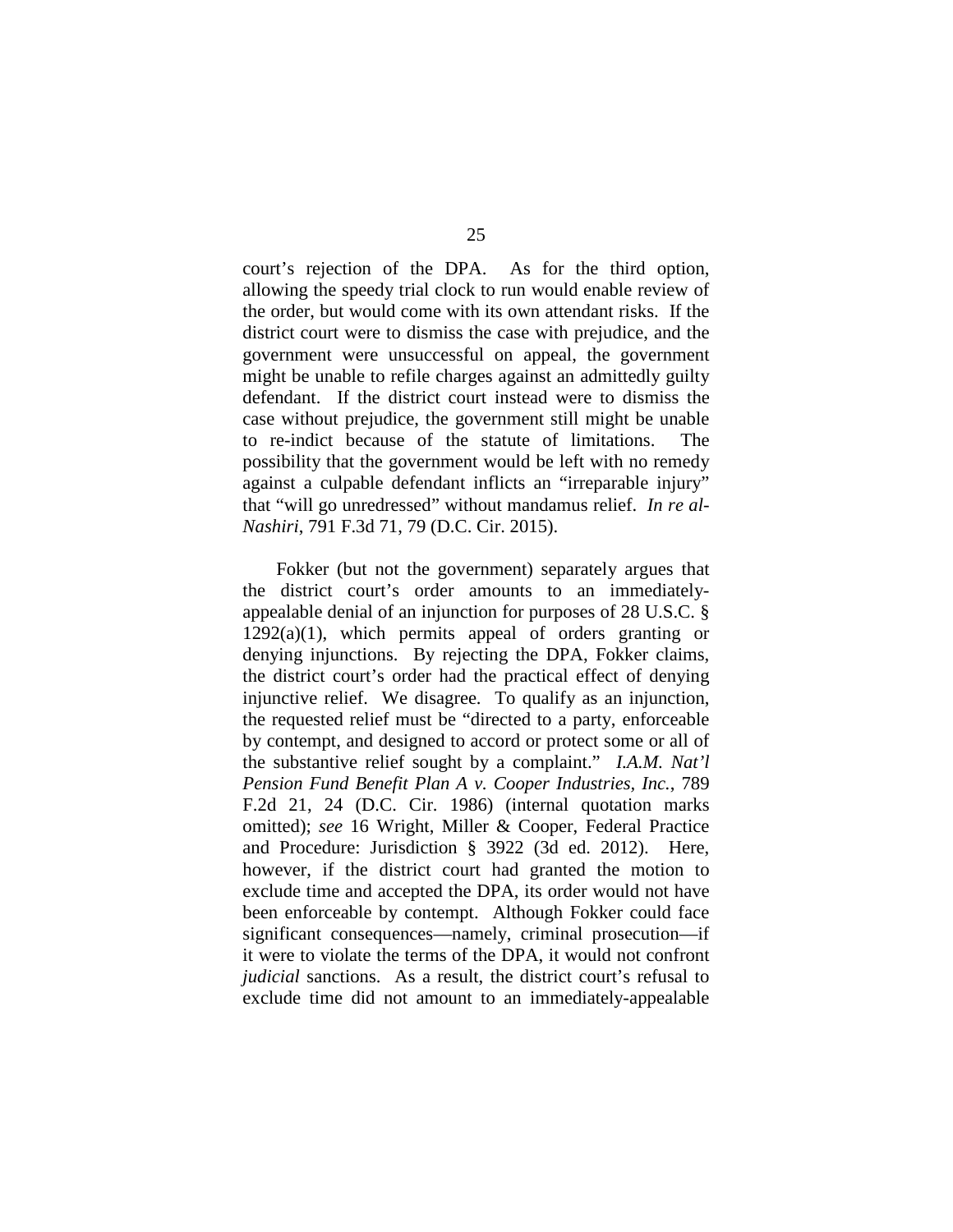denial of an injunction, leaving the government with no "adequate means to attain the relief [it] desires" apart from mandamus. *Cheney*, 542 U.S. at 380.

#### B.

A mandamus petitioner must demonstrate that its right to the writ is "clear and indisputable." *Cheney*, 542 U.S. at 381. For the reasons explained in Part II, we conclude that the district court's decision "constitutes a clear legal error." *Kellogg Brown & Root*, 756 F.3d at 762.

It is true that, at the time of the district court's action, there was no appellate opinion specifically construing the scope of a district court's authority under 18 U.S.C.  $§ 3161(h)(2)$ . But we have never required the existence of a prior opinion addressing the precise factual circumstances or statutory provision at issue in order to find clear error justifying mandamus relief. Indeed, the reason there is no appellate opinion interpreting a district court's authority under § 3161(h)(2) is that, before the decision under review, no district court had denied a motion to exclude time based on a mere disagreement with the prosecution's charging decisions. In fact, as far as we can tell, no district court had denied a motion to exclude time under § 3161(h)(2) for *any* reason. Conversely, numerous decisions of the Supreme Court and this court made clear that courts generally lack authority to second-guess the prosecution's constitutionally rooted exercise of charging discretion. *See, e.g.*, *Wayte*, 470 U.S. at 607-08; *Microsoft*, 56 F.3d at 1460-63; *Ammidown*, 497 F.2d at 621-22. Mandamus serves as a check on that kind of "usurpation of judicial power." *Bankers Life & Cas. Co. v. Holland*, 346 U.S. 379, 383 (1953).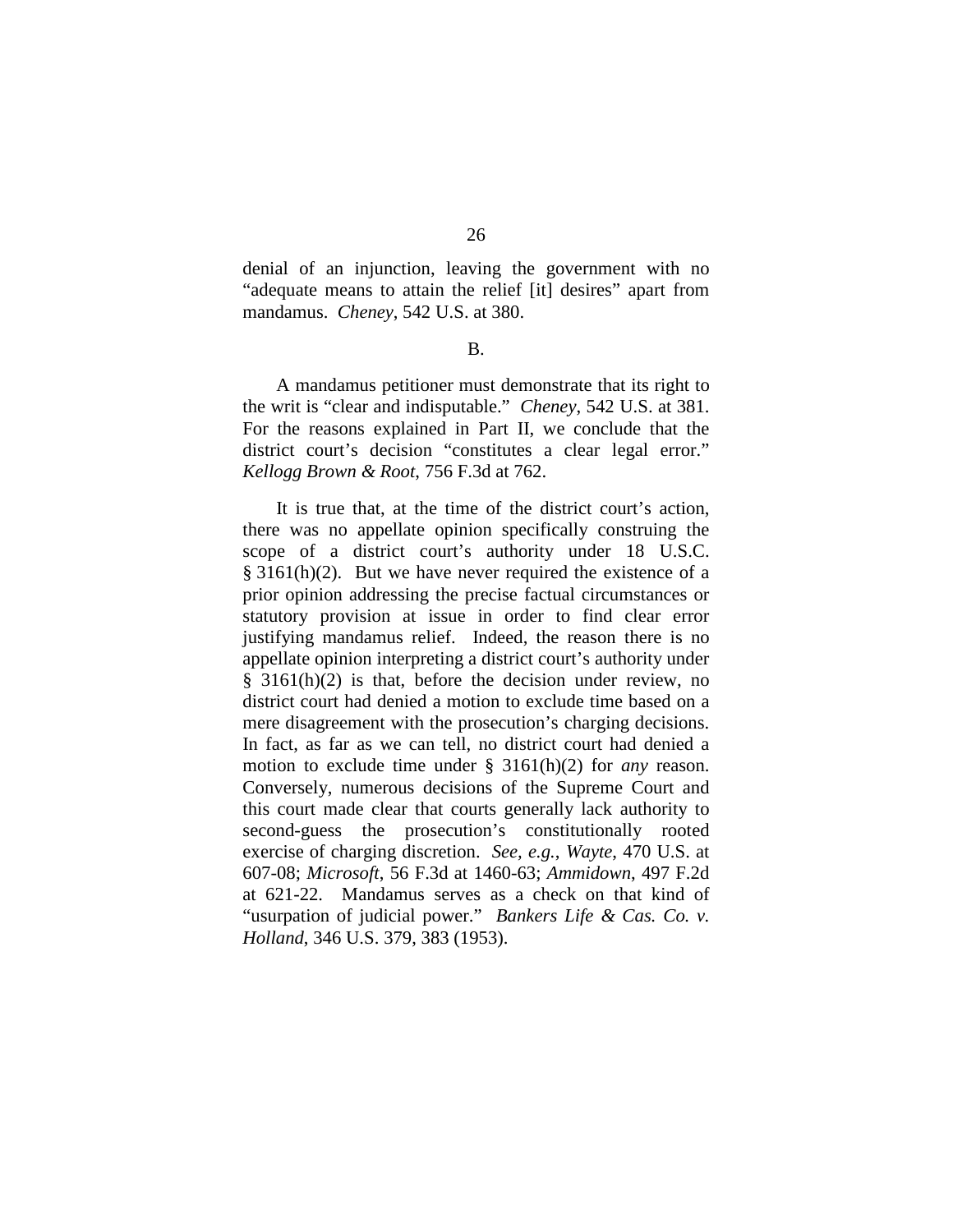Finally, we "must be satisfied that the writ is appropriate under the circumstances." *Cheney*, 542 U.S. at 381. In this case, the "totality of the circumstances" warrants granting mandamus. *Kellogg Brown & Root*, 756 F.3d at 762.

The order under review marks the first time a DPA negotiated by the government has been subjected to judicial scrutiny of the prosecution's basic exercise of charging discretion. DPAs have become an increasingly important tool in the government's efforts to hold defendants accountable. They afford prosecutors an intermediate alternative between, on one hand, allowing a defendant to evade responsibility altogether, and, on the other hand, seeking a conviction that the prosecution may believe would be difficult to obtain or would have undesirable collateral consequences for the defendant or innocent third parties. The agreements also give prosecutors the flexibility to structure arrangements that, in their view, best account for the defendant's culpability and yield the most desirable long-term outcomes.

By rejecting a central component of the resolution reached between a number of federal enforcement agencies and the defendant company, the district court's ruling "cannot but have enormous practical consequences for the government's ability to negotiate future settlements," *Microsoft*, 56 F.3d at 1456, and could have "potentially farreaching consequences" for prosecutors' ability to pursue and fashion the terms of—DPAs, *Kellogg Brown & Root*, 756 F.3d at 762. The order thus amounts to "an unwarranted impairment of another branch in the performance of its constitutional duties." *Cheney*, 542 U.S. at 390. In short, the "novelty of the District Court's . . . ruling, combined with its potentially broad and destabilizing effects in an important area of law," justify granting the government's petition for a

27 C.